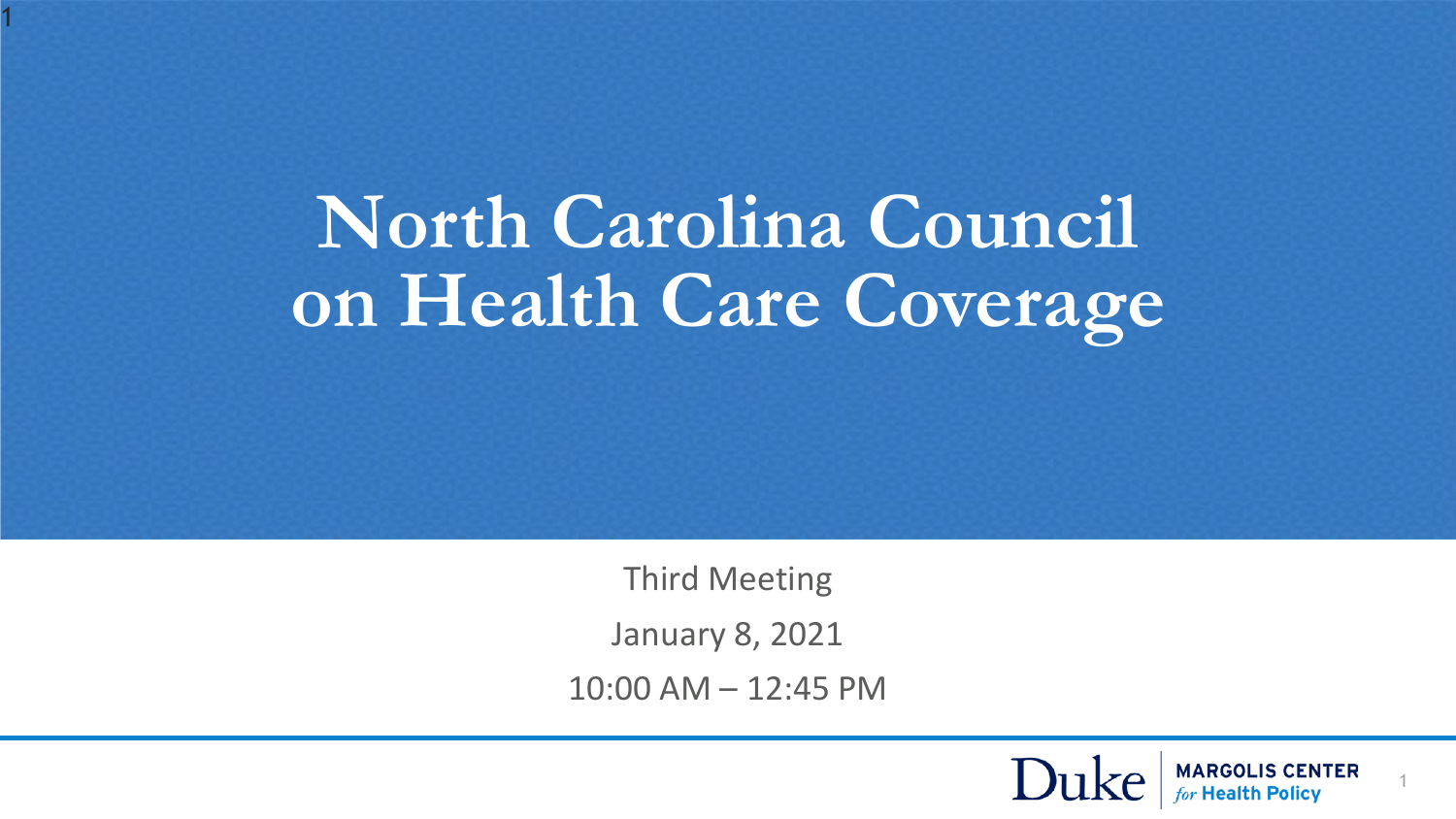# **AGENDA**

- **Welcome**
- **Financing Coverage Options**
- **Introduction to Guiding Principles**
- **Breakout Conversations of Council Members**
- **Discussion and Next Steps**
- **Adjourn**

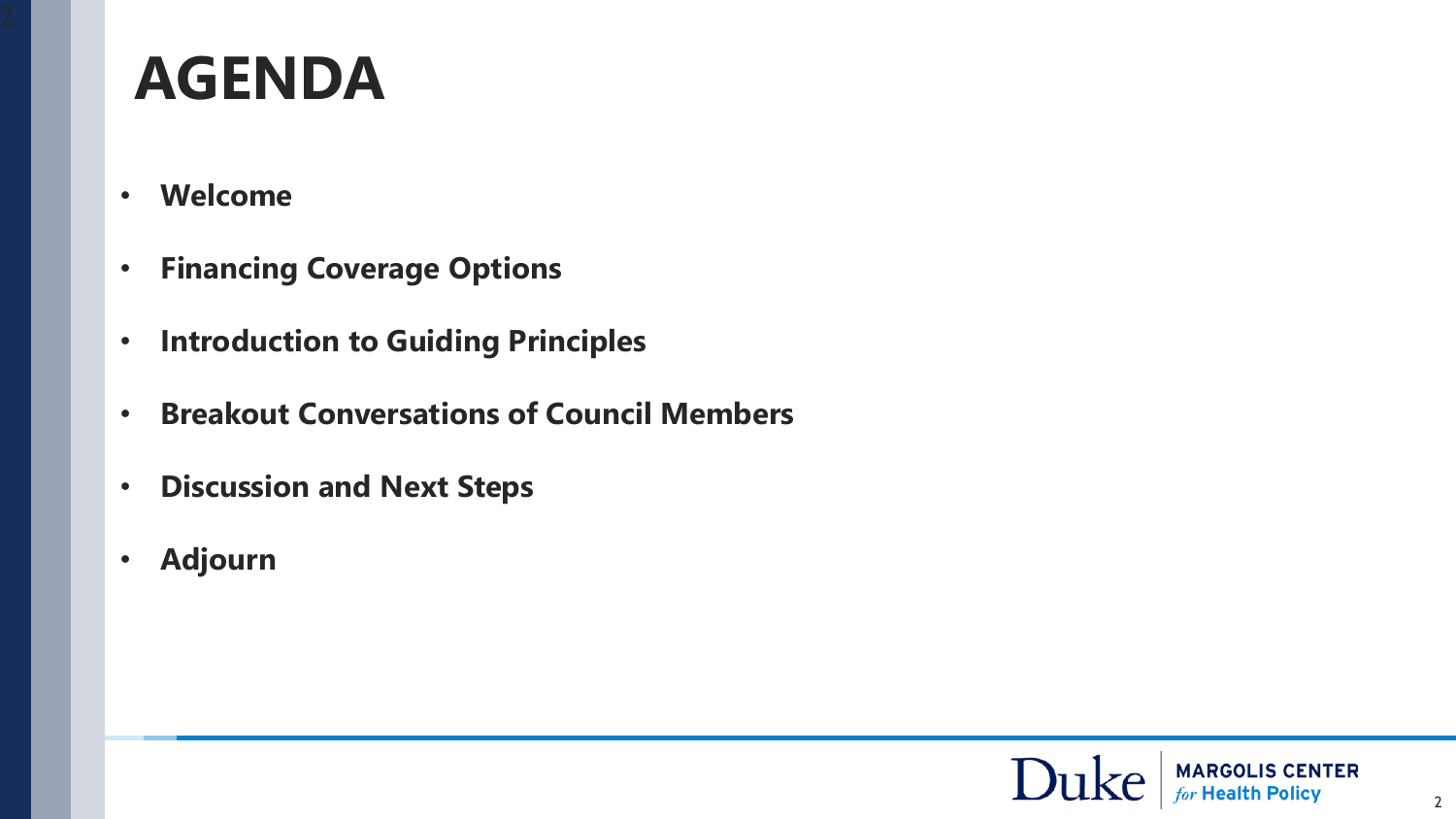

# Financing Coverage Options

Julia Lerche, FSA, MAAA, MSPH Chief Actuary & Chief Strategy Officer, NC Medicaid January 8, 2020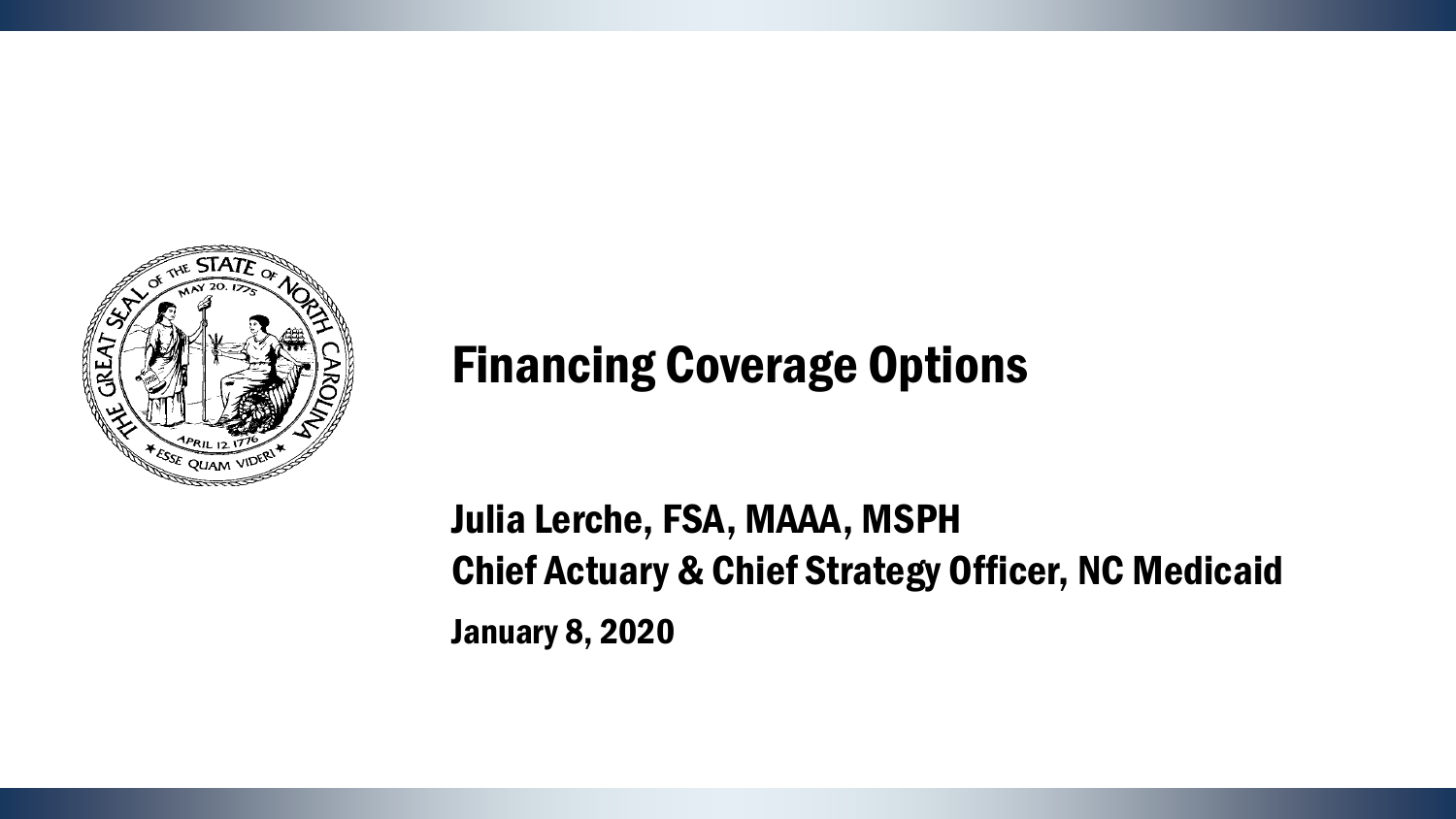#### Options under Consideration

- Presentation provides analysis of target populations, costs and potential financing for the following policy options that have been raised by the Council
	- − Individual Market Reinsurance Program
	- − Association Health Plans
	- − Small Business Tax Credit
	- − Full Medicaid Expansion (<138% FPL)
	- − Partial Medicaid Expansion (<100% FPL)
	- − Medicaid coverage extension for pregnant women 12 months postpartum
	- − Medicaid coverage extension for parents of children in foster care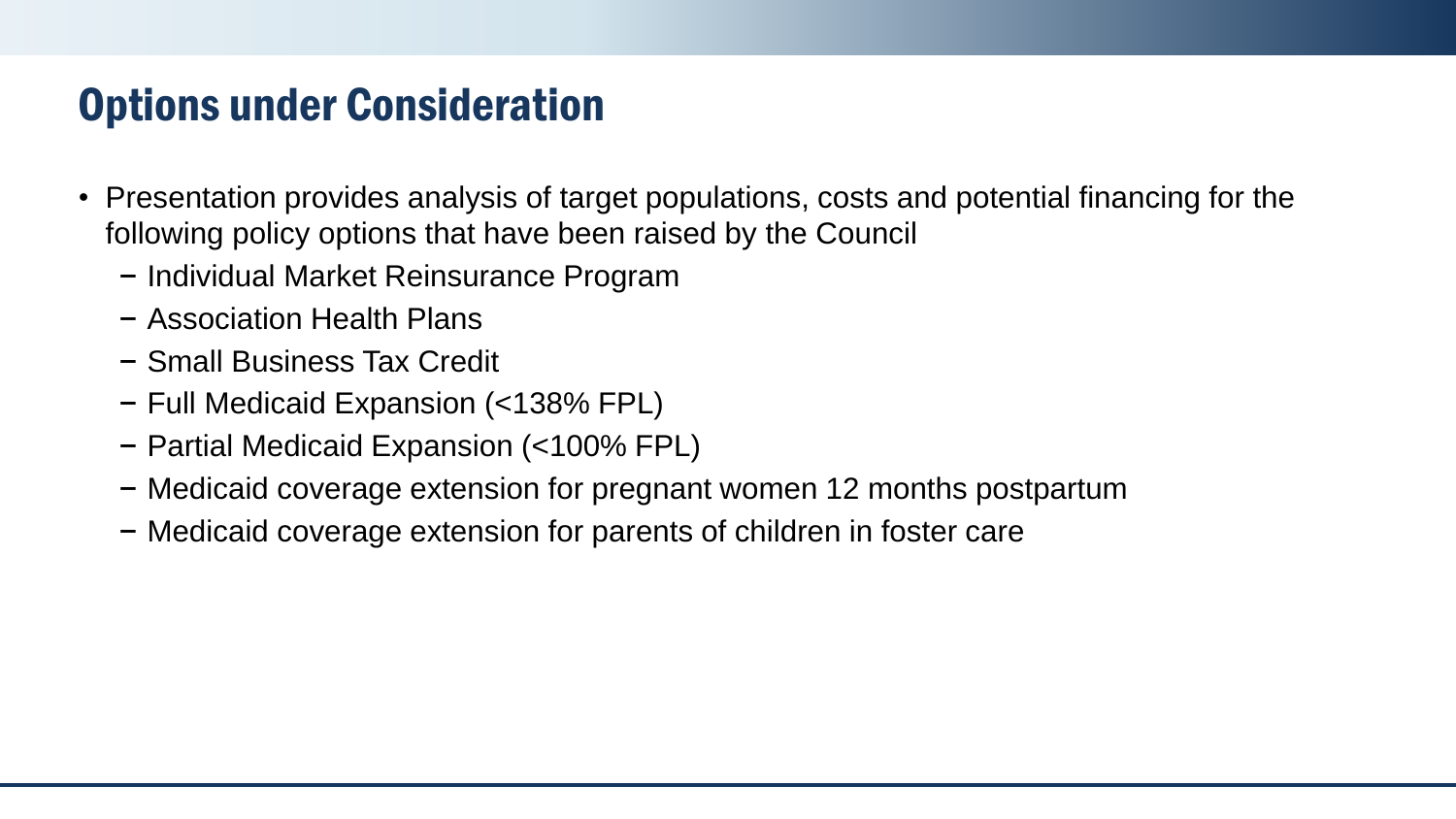# Review of Health Coverage Environment in North Carolina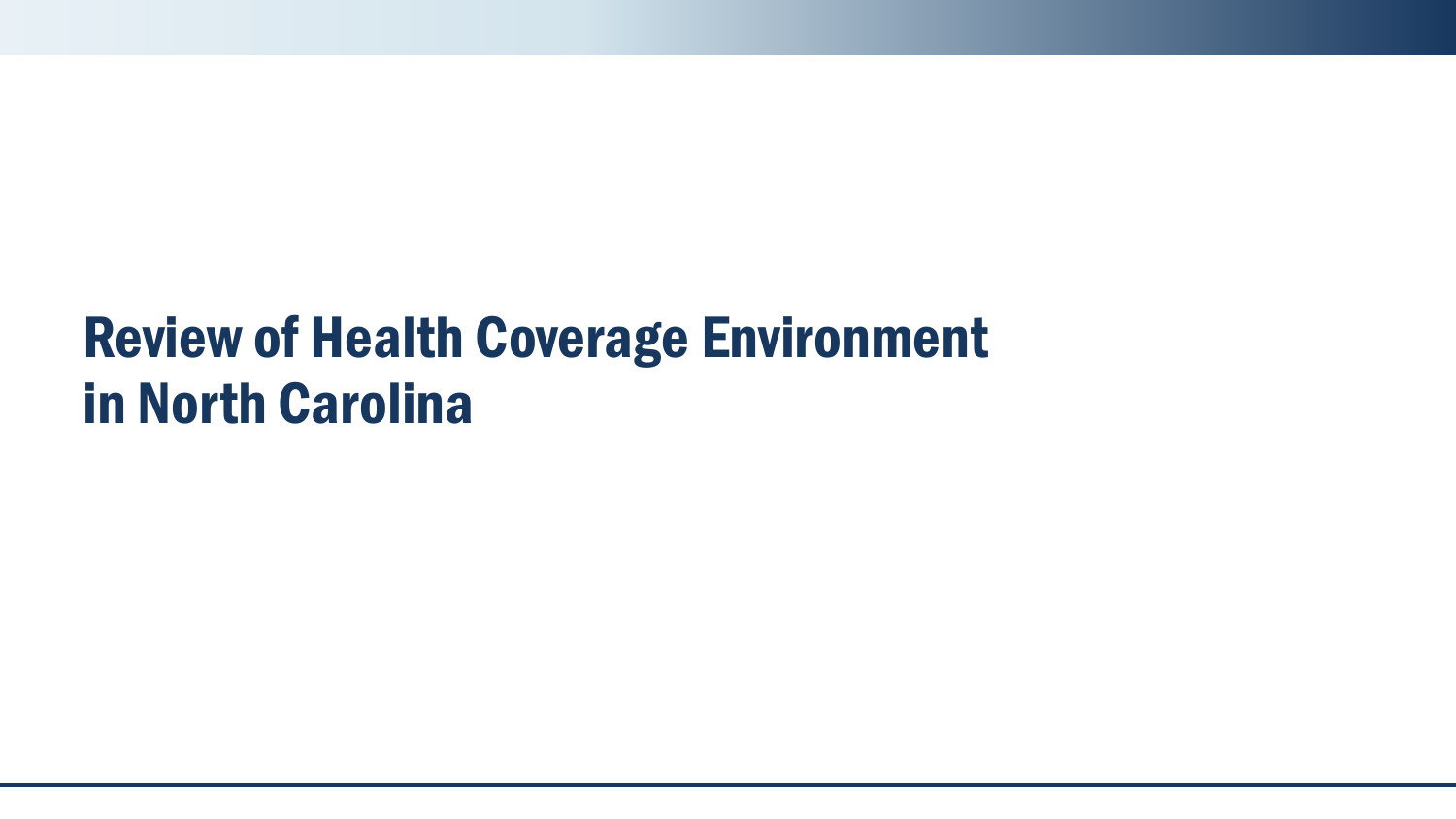#### North Carolina Health Coverage Profile, 2019



Sources: Census Bureau, American Community Survey data, 2019; MEPS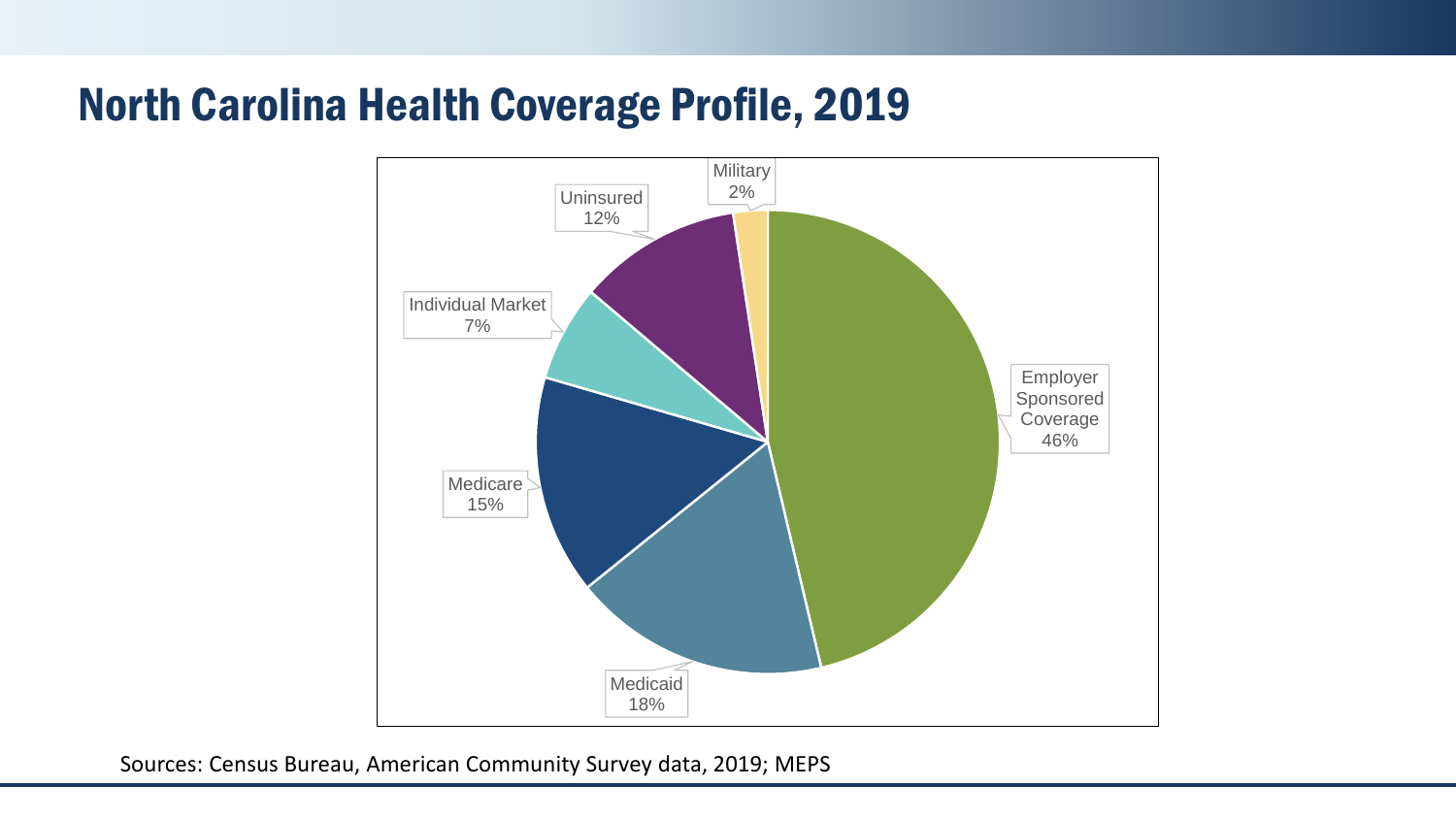### Review of North Carolina Uninsured by Income

#### 24.3% 29.1% 32.8% 13.8% 13.5% 18.6% 31.4% 36.5% 0.0% 5.0% 10.0% 15.0% 20.0% 25.0% 30.0% 35.0% 40.0% Under 100% FPL 100 - 199% FPL 200 - 399% FPL Over 400% FPL Distribution of Total NC Population vs. Uninsured **Portion of Population** Portion of 1.2M Uninsured

#### **Over 400% Federal Poverty Level**

• Not eligible for Marketplace subsidies or Medicaid

#### **100 – 400% Federal Poverty Level**

- Marketplace subsidies available if ineligible for other public programs and no available employer coverage with employee-only premium less than 9.83% of household income (not considering premium cost for other family members)
- Medicaid coverage limited to children <210% FPL and pregnant women <196% FPL

#### **Under Federal Poverty Level**

- Not generally eligible for Marketplace subsidies
- Medicaid limited to those meeting categorical and income eligibility criteria

Sources: https://www.kff.org/uninsured/state-indicator/distribution-uninsured-nonelderly-federal-poverty-levelfpl/?dataView=1&currentTimeframe=0&sortModel=%7B%22colId%22:%22Location%22.%22sort%22:%22asc%22%7D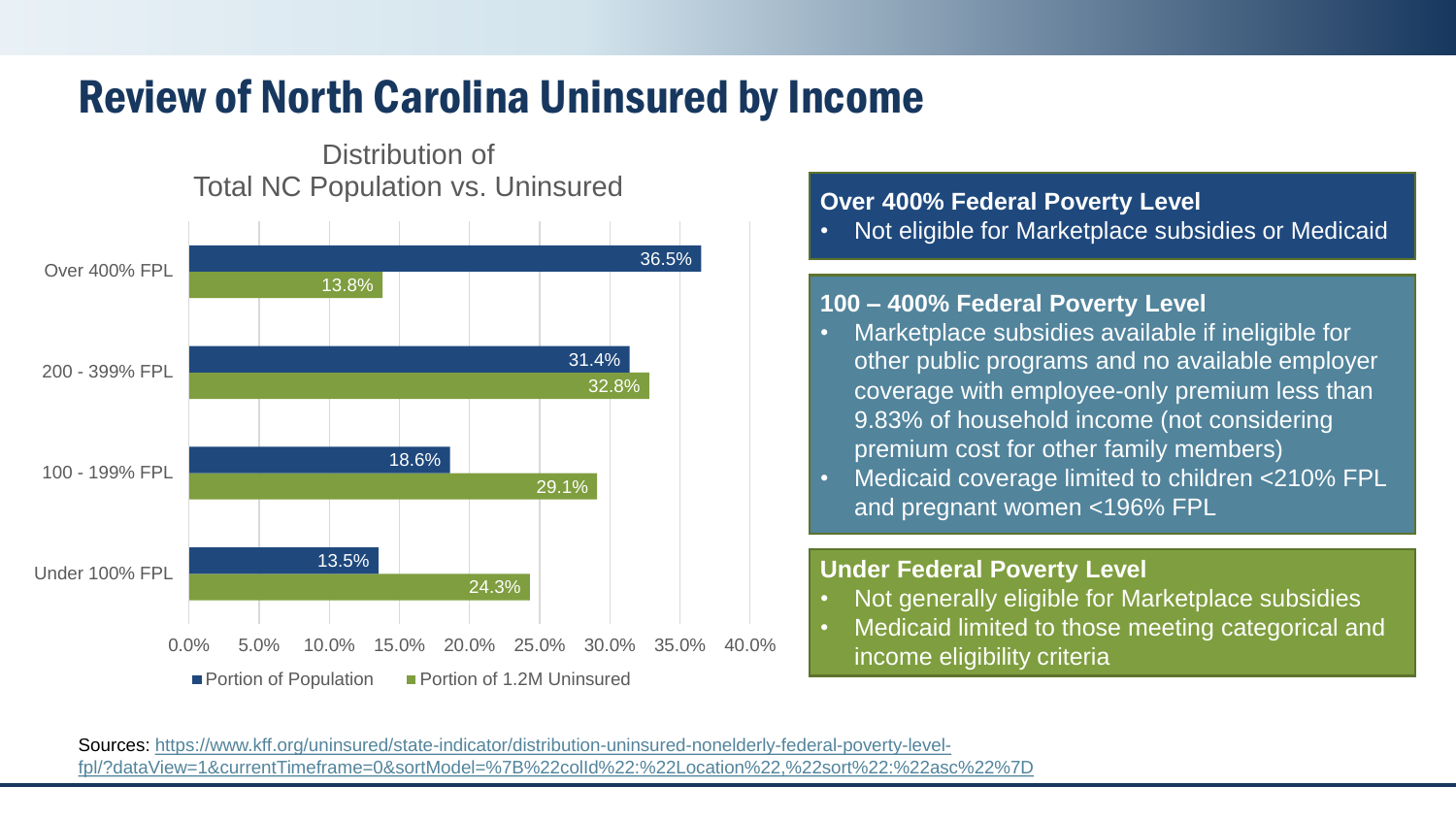



1 - \$26,800 2 - \$36,200 3 - \$45,610

1 - \$25,020 2 - \$33,792 3 - \$42,576

100% of Poverty Level 1 - \$12,760 2 - \$17,240

~42% of Poverty Level 1 - \$5,360 2 - \$7,240 3 - \$9,120

Not covered

**Health Choice** 211% of Poverty 1 - \$26,928 2 - \$36,384 3 - \$45,840

133% of Poverty Level 1 - \$16,970 2 - \$22,930 3 - \$28,890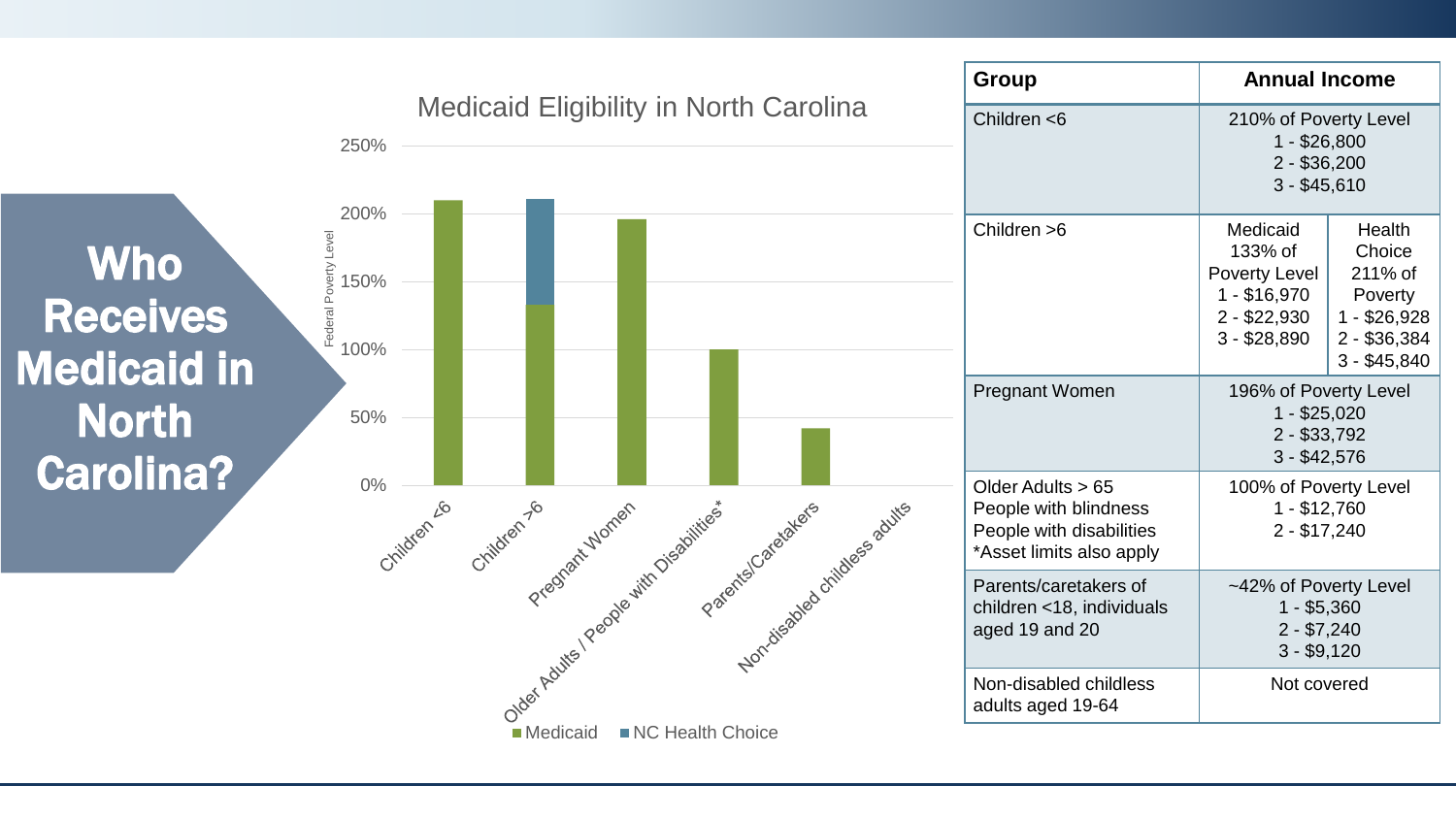# Overview of Options – Individual Market Reinsurance Program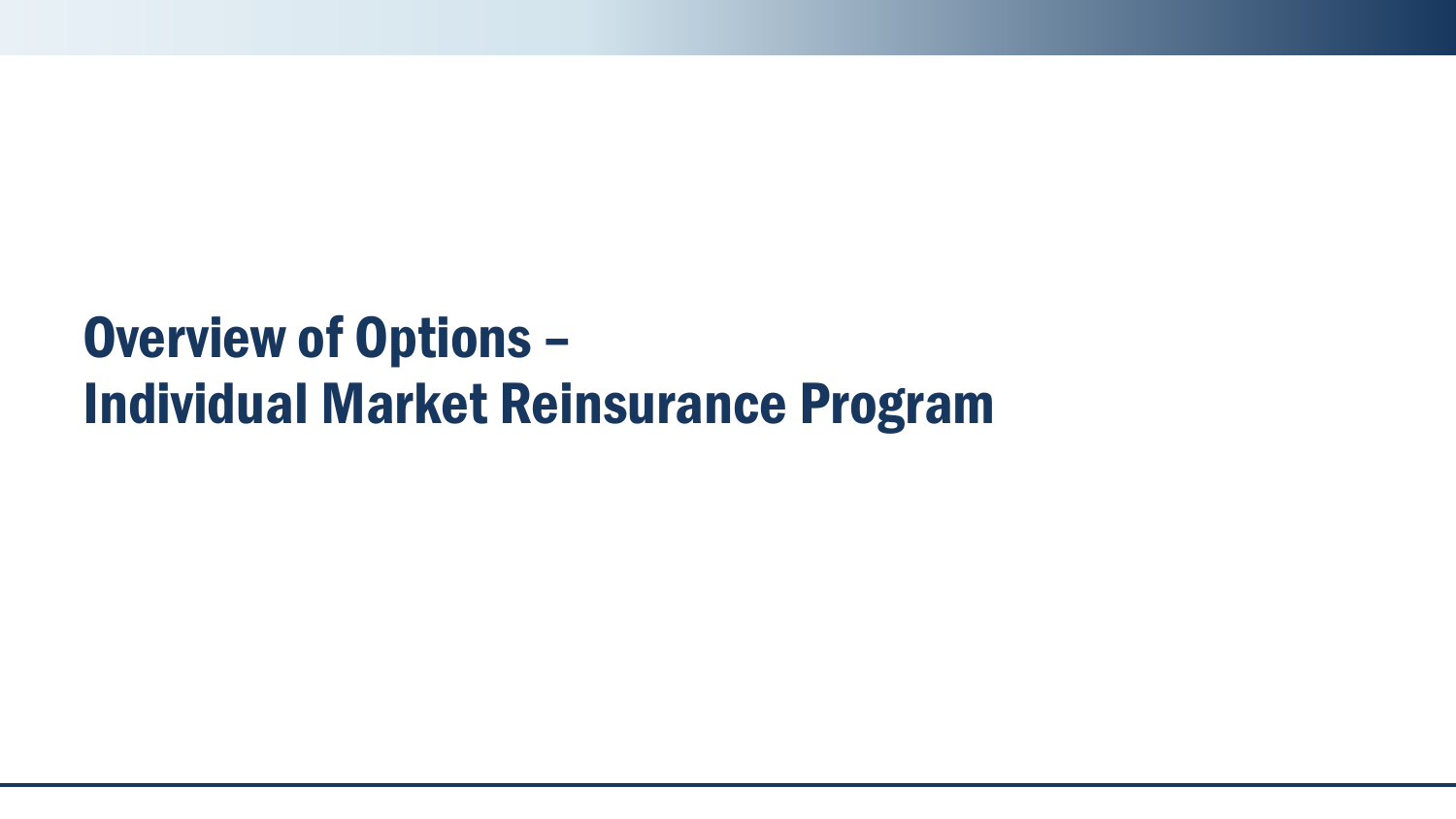#### Individual Market Coverage in North Carolina in 2020



- Average Marketplace premium: **\$675** per member per month
- Average federal tax credit: **\$606** per member per month
	- Tax credits are higher for lower income groups
- Average monthly premium after tax credit: **\$69**
- Total federal premium tax credits in NC: **\$3.2B**

Sources:<https://www.urban.org/research/publication/health-insurance-policy-simulation-model-2020> [https://www.cms.gov/Research-Statistics-Data-and-Systems/Statistics-Trends-and-Reports/Marketplace-Products/2020-Marketplace-Open-Enrollment-Period-Public-Use-](https://www.cms.gov/Research-Statistics-Data-and-Systems/Statistics-Trends-and-Reports/Marketplace-Products/2020-Marketplace-Open-Enrollment-Period-Public-Use-Files)Files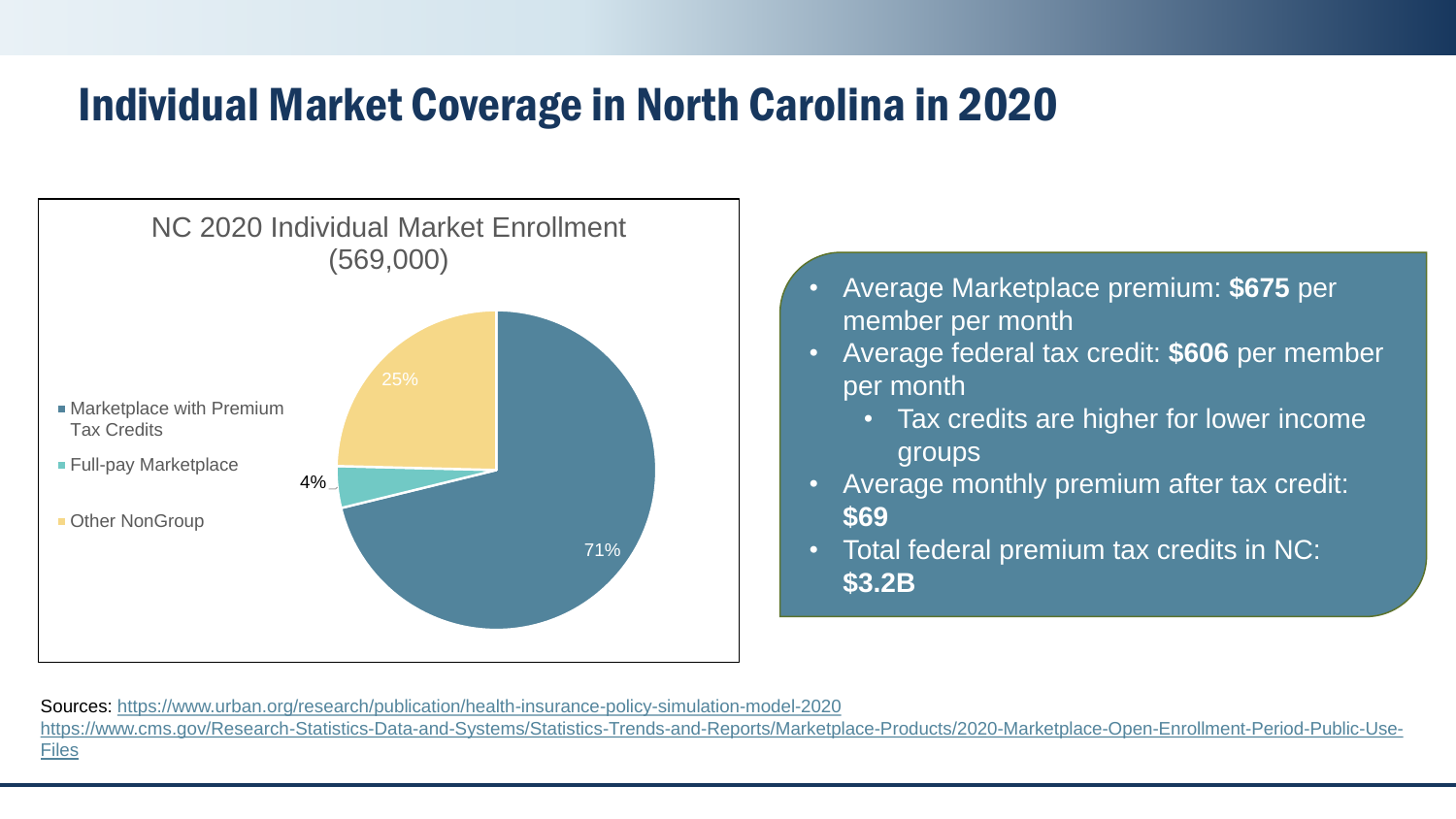### Marketplace Subsidy Examples – Single 45-Year-Old in Hyde County

| <b>Income Level</b>                                          | < 100% FPL<br>$($12,760)$ | <b>130% FPL</b><br>(\$16,590)        | <b>250% FPL</b><br>(\$31,900) | >400% FPL<br>( > \$51,040) |
|--------------------------------------------------------------|---------------------------|--------------------------------------|-------------------------------|----------------------------|
| <b>Benchmark Silver Plan Total</b><br><b>Monthly Premium</b> | \$767                     | \$767                                | \$767                         | \$767                      |
| <b>Consumer's Monthly Premium</b>                            | \$767                     | \$29<br>$(2.07\% \text{ of Income})$ |                               | \$767                      |
| <b>Federal Monthly Subsidy</b>                               | \$0                       | \$738                                | \$545                         | \$0                        |
| <b>Cost Share Reduction Eligibility</b>                      | <b>No</b><br>70% Plan     | Yes<br>94% Plan                      | <b>Yes</b><br>73% Plan        | <b>No</b><br>70% Plan      |
| <b>Average Annual Cost Share</b><br>(as % of Income)         | \$2,210<br>$(>17.7\%)$    | \$440<br>$(2.7\%)$                   | \$1,990<br>$(6.4\%)$          | \$2,210<br>$(4.4\%)$       |
| <b>Out-of-Pocket Max</b>                                     | \$8,550                   | \$2,850                              | \$6,800                       | \$8,550                    |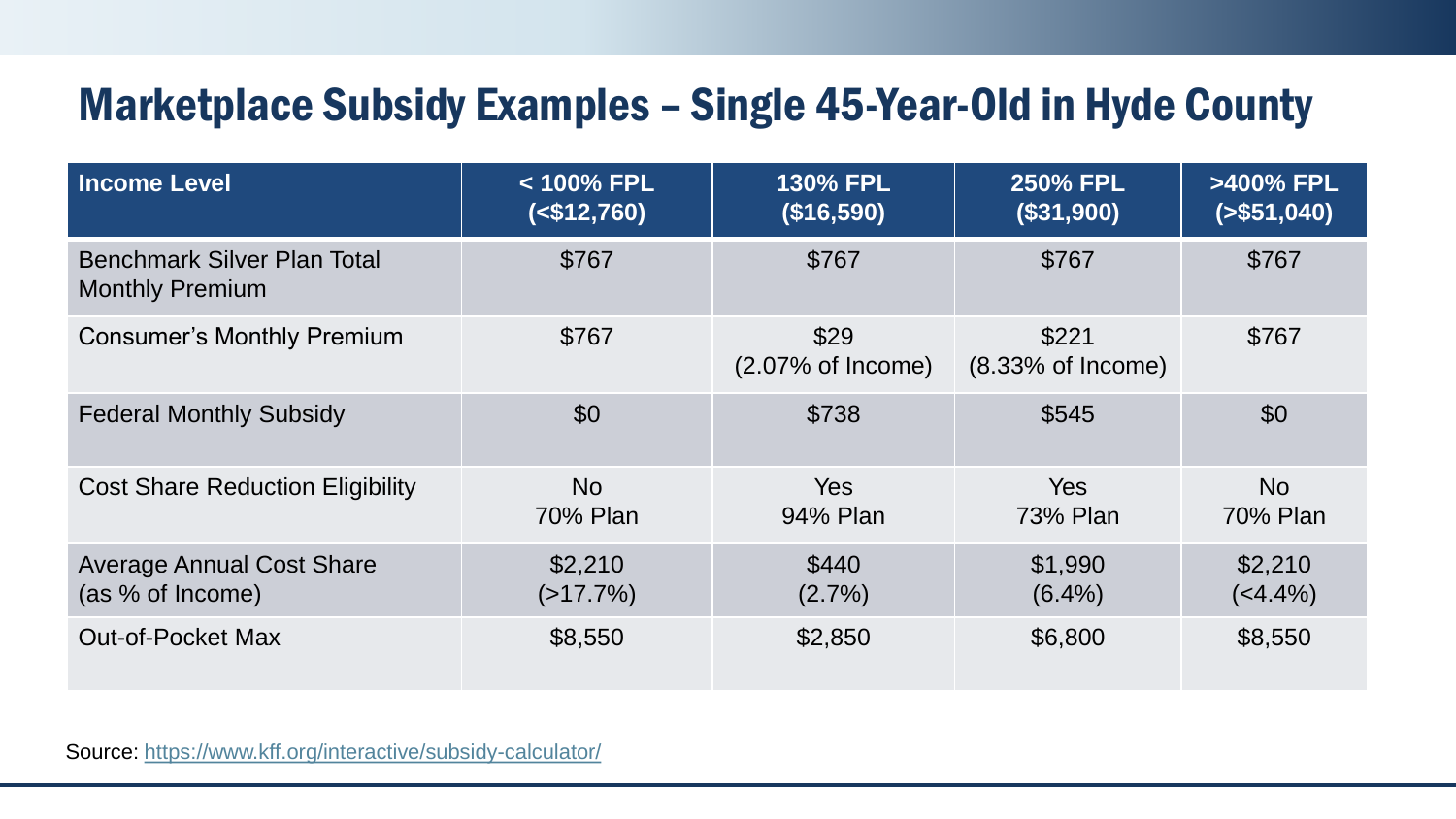#### Reinsurance Program Impact on Examples

- The impact of a reinsurance program designed to reduce premiums by 20% are noted below in blue
	- − Consumers eligible for tax credits would have no change in their monthly premium for benchmark silver plan, but would see reduction in subsidy applicable to other plans
	- − A portion of federal tax credit savings would be passed through to support the reinsurance program
	- − Consumers not eligible for tax credits would see reduction in premiums

| <b>Income Level</b>                | < 100% FPL  | <b>130% FPL</b>              | <b>250% FPL</b>    | >400% FPL     |
|------------------------------------|-------------|------------------------------|--------------------|---------------|
|                                    | $($12,760)$ | (\$16,590)                   | (\$31,900)         | ( > \$51,040) |
| <b>Benchmark Silver Plan Total</b> | \$614       | \$614                        | \$614              | \$614         |
| <b>Monthly Premium</b>             | $(-$153)$   | $(-$153)$                    | $(-$153)$          | $(-$153)$     |
| <b>Consumer's Monthly Premium</b>  | \$614       | \$29                         | \$221              | \$614         |
|                                    | $(-$153)$   | $(2.07\% \text{ of Income})$ | (8.33% of Income)  | $(-$153)$     |
| <b>Federal Monthly Subsidy</b>     | \$0         | \$614<br>$(-$153)$           | \$392<br>$(-$153)$ | \$0           |
| <b>Average Annual Cost Share</b>   | \$2,210     | \$440                        | \$1,990            | \$2,210       |
| (as % of Income)                   | $(>17.7\%)$ | $(2.7\%)$                    | $(6.4\%)$          | $(4.4\%)$     |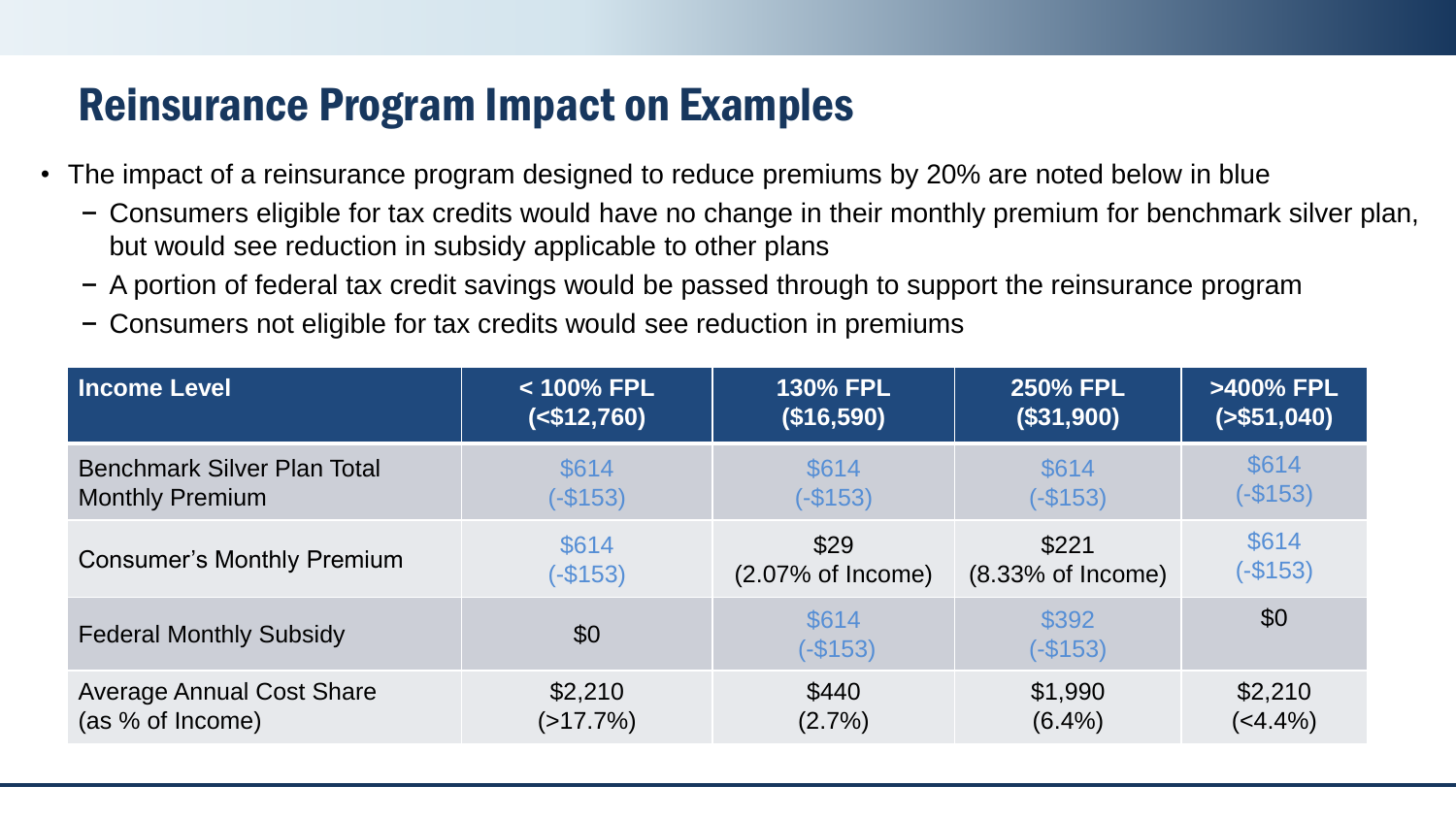#### Reinsurance Program Costs

| <b>State (Date of</b><br><b>Enactment)</b> | <b>Percent Change</b><br>in Average<br><b>Individual Market</b><br><b>Premiums</b> | <b>Federal Pass-</b><br><b>Through Funding</b><br>(millions) | <b>State Reinsurance</b><br><b>Funding (millions)</b> | <b>Percent of</b><br><b>Program Cost</b><br><b>Born by State</b> |
|--------------------------------------------|------------------------------------------------------------------------------------|--------------------------------------------------------------|-------------------------------------------------------|------------------------------------------------------------------|
| AK (2017)                                  | $-34.7%$                                                                           | \$58.5M                                                      | \$1.5M                                                | 2.5%                                                             |
| CO (2020)                                  | $-16%$                                                                             | \$162.8M                                                     | \$87M                                                 | 34.8%                                                            |
| DE (2020)                                  | $-13.7%$                                                                           | \$20M                                                        | \$6.9M                                                | 25.7%                                                            |
| MD (2019)                                  | $-43.4%$                                                                           | \$373.4M                                                     | \$88.6M                                               | 19.2%                                                            |
| ME (2019)                                  | $-9.4%$                                                                            | \$65.3M                                                      | \$27.7M                                               | 29.8%                                                            |
| MN (2018)*                                 | $-20%$                                                                             | \$131M                                                       | \$140M                                                | 51.7%                                                            |
| MT (2020)                                  | $-8%$                                                                              | \$22.1M                                                      | \$12.4M                                               | 35.9%                                                            |
| ND (2020)                                  | $-19.8%$                                                                           | \$26.1M                                                      | \$21.2M                                               | 44.8%                                                            |
| NJ (2019)                                  | $-15.1%$                                                                           | \$180.2M                                                     | \$143.5M                                              | 44.3%                                                            |
| OR (2018)                                  | $-6%$                                                                              | \$54.5M                                                      | \$35.5M                                               | 39.4%                                                            |
| RI (2020)                                  | $-5.9%$                                                                            | \$6.4M                                                       | \$8.3M                                                | 56.4%                                                            |
| WI (2019)                                  | $-10.6%$                                                                           | \$127.7M                                                     | \$72.3M                                               | 36.1%                                                            |
| <b>State Average</b>                       | $-16.9%$                                                                           | \$102.3M                                                     | \$53.7M                                               | 35.1%                                                            |

\*In 2018, MN estimated to have spent less than \$10M (down from the projected \$140M) on state reinsurance after accounting for federal pass-through funding

- State costs vary based on the design of the program and market characteristics
	- − Georgia's newly approved program includes \$92M in state funding
- **\$163M** estimated state cost for NC reinsurance program targeting 20% reduction in premiums based on publicly available 2019 reinsurance program calculator available from actuarial firm Oliver Wyman (actual cost may differ based on changes in market conditions / assumptions in model)

[Sources: https://avalere.com/press-releases/state-run-reinsurance-programs-reduce-aca-premiums-by-16-9-on-average;](https://www.oliverwyman.com/our-expertise/insights/2018/dec/1332-waiver-tool.html) https://www.oliverwyman.com/ourexpertise/insights/2018/dec/1332-waiver-tool.html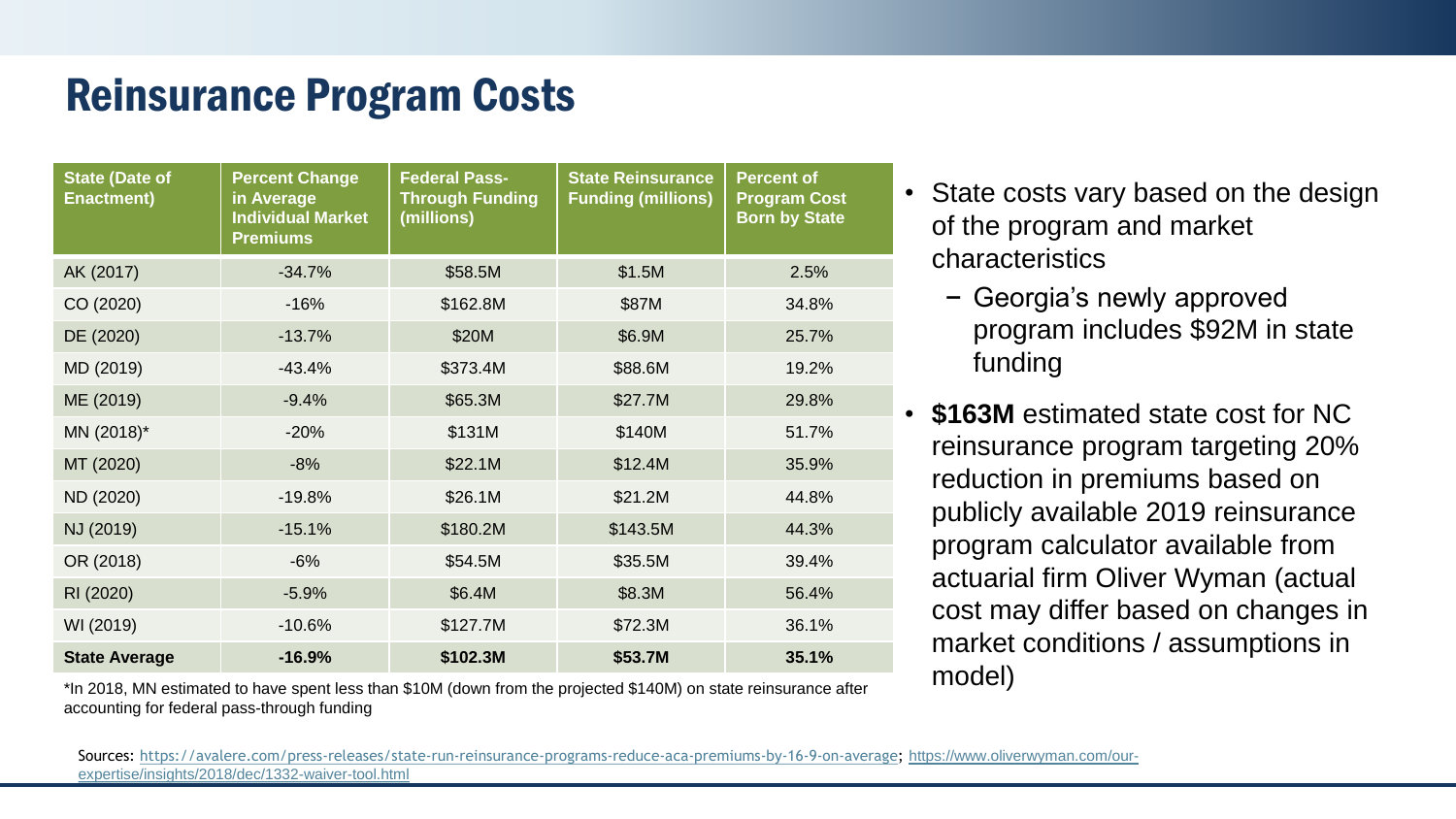### Reinsurance Program Financing

• States have financed non-federal share of program using one or a mix of sources:

|                                                                                           | <b>AK</b> | CO               | <b>DE</b> | <b>GA</b> | <b>ME</b> | <b>MD</b> | <b>MN</b> | <b>MT</b> | <b>NH</b>        | <b>NJ</b>        | <b>ND</b>        | <b>OR</b> | <b>PA</b> | R <sub>1</sub> | <b>WI</b> |
|-------------------------------------------------------------------------------------------|-----------|------------------|-----------|-----------|-----------|-----------|-----------|-----------|------------------|------------------|------------------|-----------|-----------|----------------|-----------|
| <b>General Fund</b>                                                                       | $\sf X$   | X                |           | X         |           |           | X         |           |                  | $\boldsymbol{X}$ |                  |           |           |                | $\sf X$   |
| Fees on Marketplace Plans                                                                 |           |                  |           |           |           |           |           |           |                  |                  |                  |           | X         |                |           |
| Assessment / Tax on All<br><b>Health Insurers</b>                                         |           | $\sf X$          |           |           |           | X         |           | X         | $\boldsymbol{X}$ |                  |                  | $\sf X$   |           |                |           |
| Assessment / Tax on Group<br>Market Health Insurers Only                                  |           |                  |           |           |           |           |           |           |                  |                  | $\boldsymbol{X}$ |           |           |                |           |
| Assessment / Tax on All<br>Health Insurers and Third-<br><b>Party Administrators</b>      |           |                  |           |           | $\sf X$   |           |           |           |                  |                  |                  |           |           |                |           |
| Assessment / Tax on All<br><b>Insurers</b>                                                | $\sf X$   | X                | $\sf X$   |           |           |           |           |           |                  |                  |                  |           |           |                |           |
| Provider Fees /<br><b>Assessments</b>                                                     |           | $\boldsymbol{X}$ |           |           |           |           | $\sf X$   |           |                  |                  |                  |           |           |                |           |
| <b>Penalties from State-</b><br>Implemented Individual<br>Mandate<br>$\sim$ $\sim$ $\sim$ |           |                  |           |           |           |           |           |           |                  | $\boldsymbol{X}$ |                  |           |           | X              |           |

Source: <https://www.shadac.org/publications/resource-state-based-reinsurance-programs-1332-state-innovation-waivers>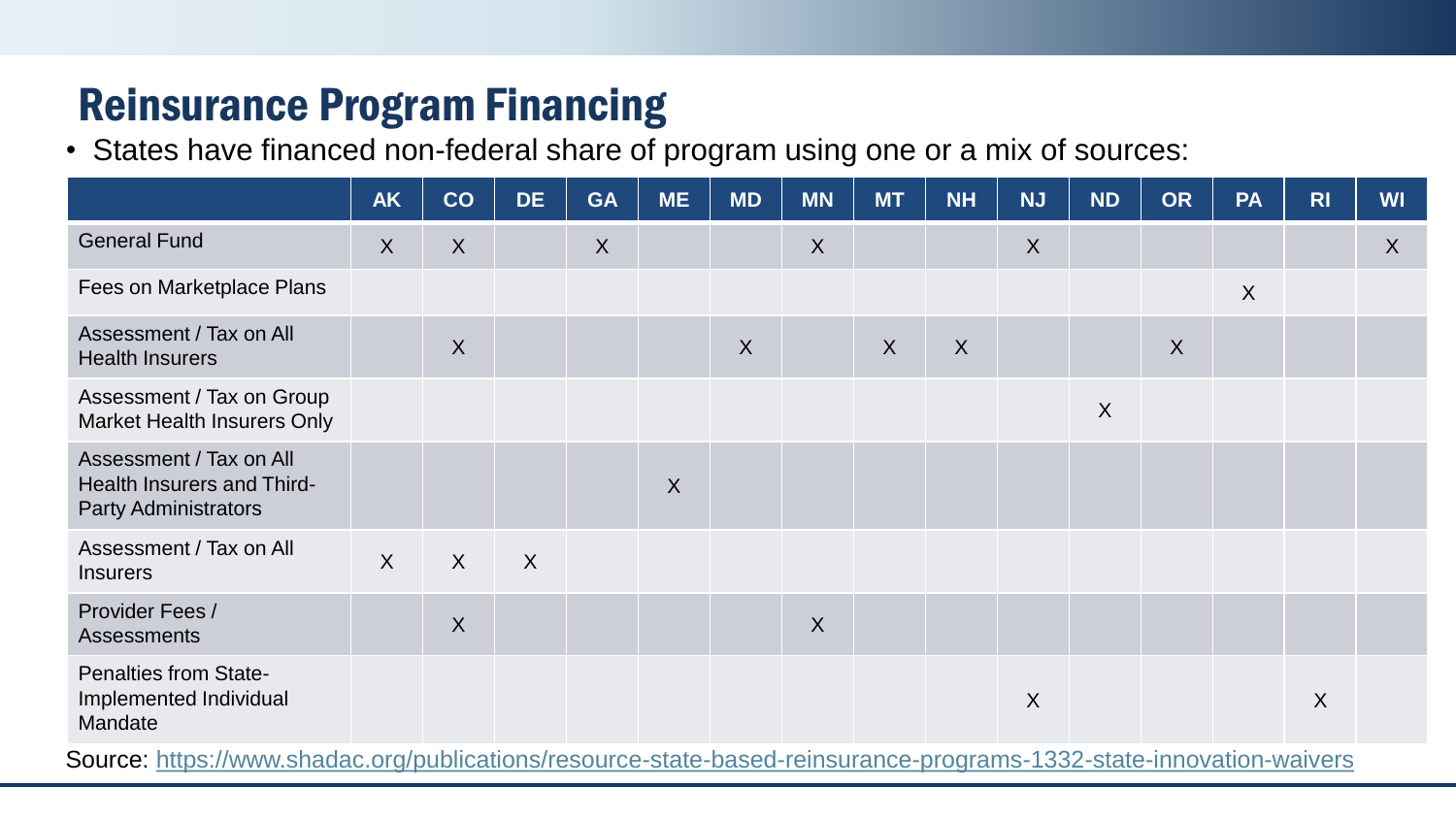### Overview of Options – Association Health Plans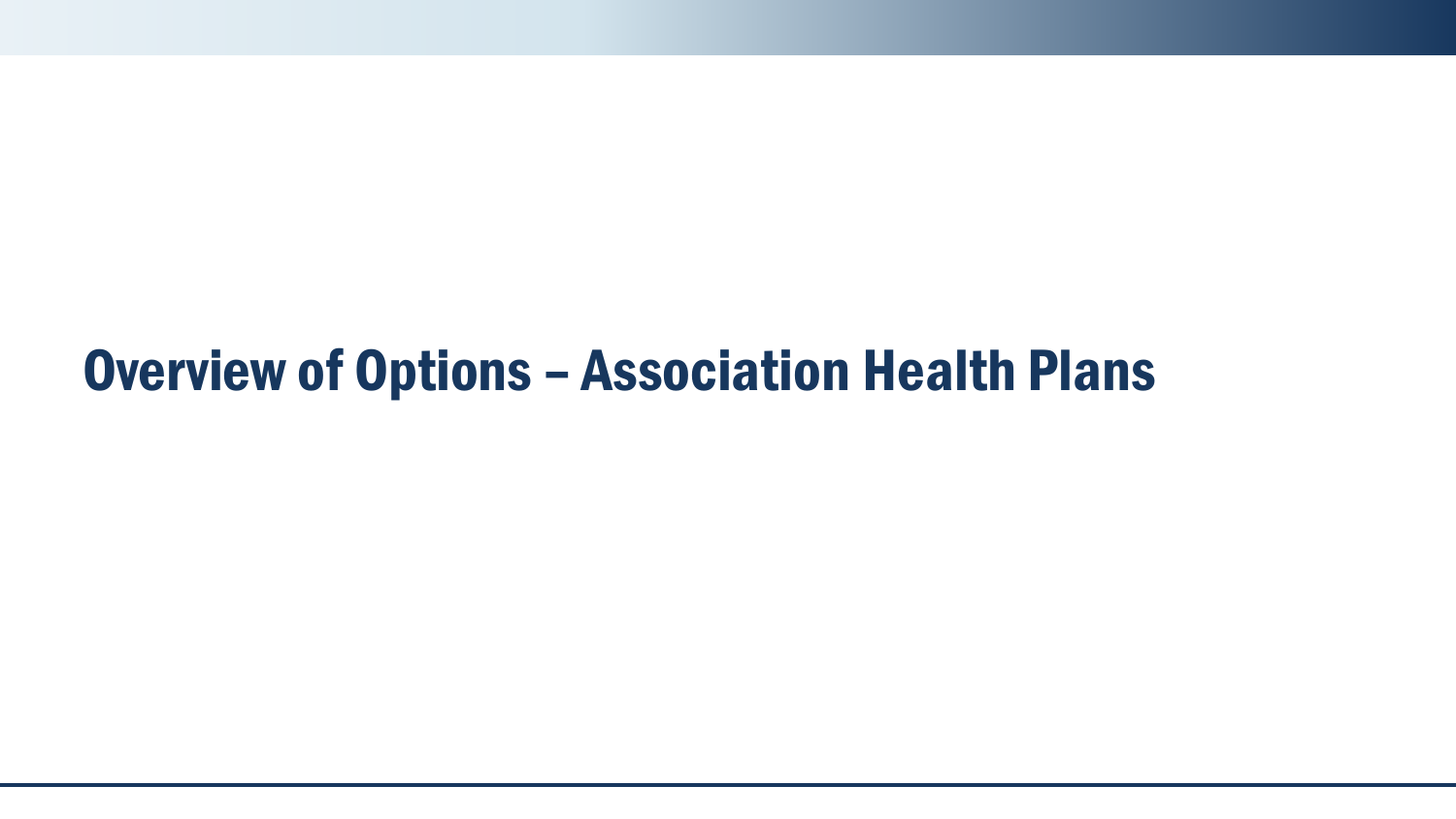#### Association Health Plans

- Targeted to small businesses and their employees
- No direct federal or state cost
- Limited evidence of impact in other states
	- − Intends to create lower cost options for some small businesses, especially those with younger, healthier workforce
	- − May lead to higher premiums for other small businesses, especially those with older, less healthy workforce
- Potential, but unknown impact to Medicaid and or federal Marketplace enrollment and costs
	- − Lower state/federal costs if more employers offer coverage
	- − Higher state/federal costs if employers drop coverage, especially if they have higher cost workforce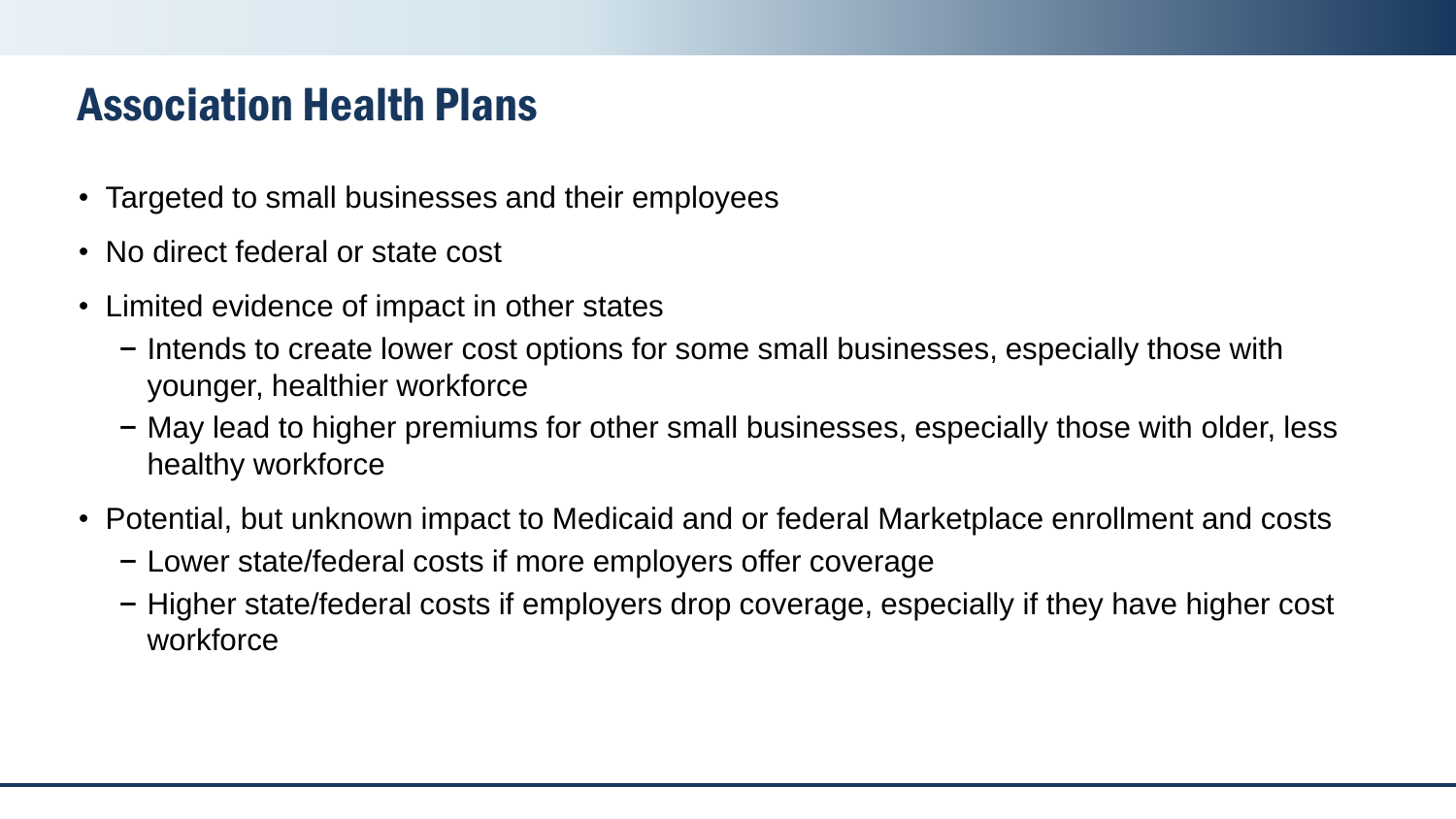# Overview of Options – Small Business Tax Credits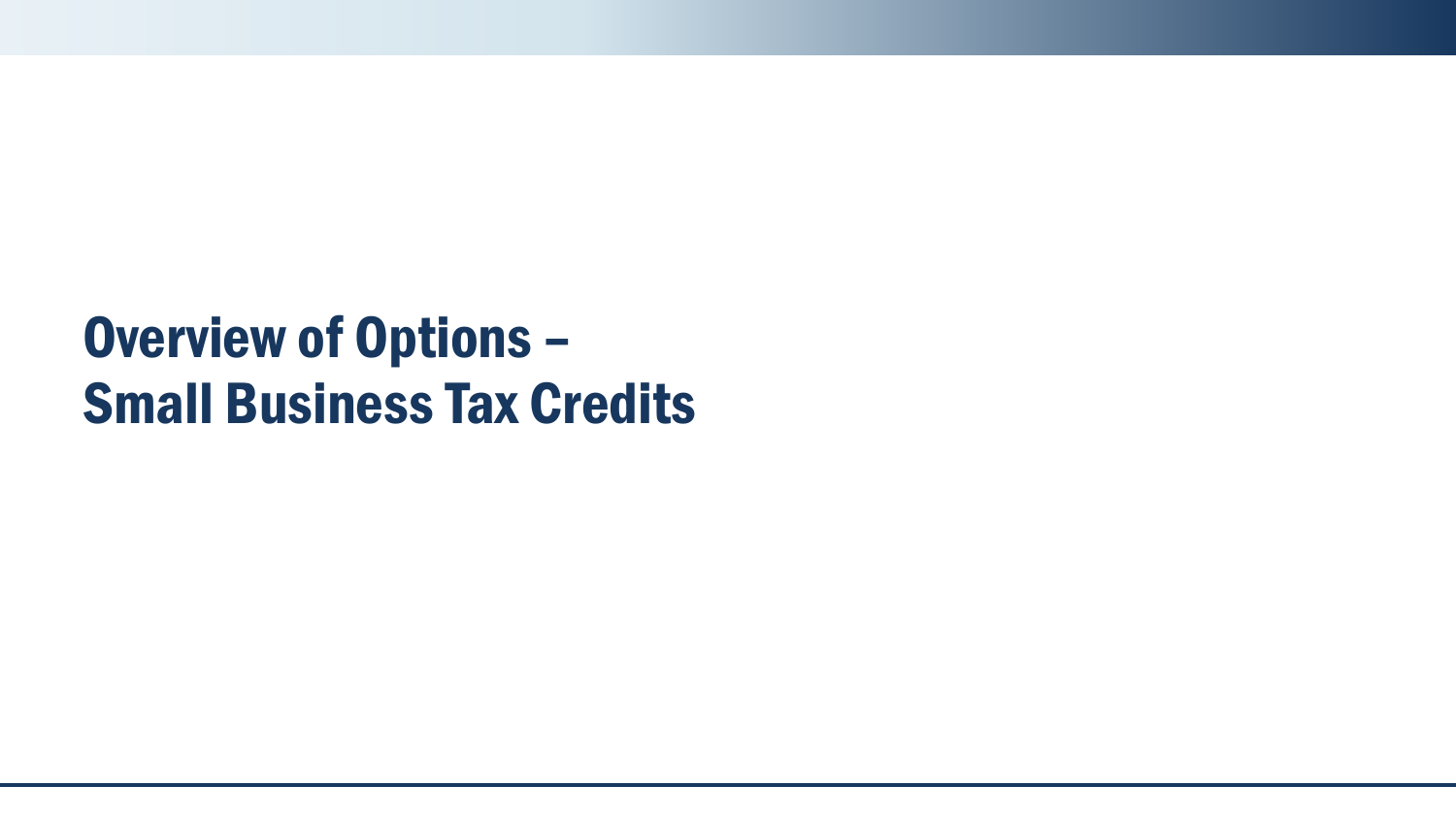#### Small Business Tax Credits

% of NC Private Sector Employers Offering Health Insurance in 2019 by Size



Cost and impact of a small business tax credit program depend on key design elements such as:

- Program eligibility: e.g., size of business, average wage of workers
- Application to all businesses (equitable approach), or only those newly offering insurance (targeted approach) • Amount of tax credit

27% of NC workers are in small businesses with fewer than 50 employees 57% of those workers are in business that don't offer health insurance

Source: [https://meps.ahrq.gov/data\\_stats/summ\\_tables/insr/state/series\\_2/2019/ic19\\_iia\\_f.pdf](https://meps.ahrq.gov/data_stats/summ_tables/insr/state/series_2/2019/ic19_iia_f.pdf)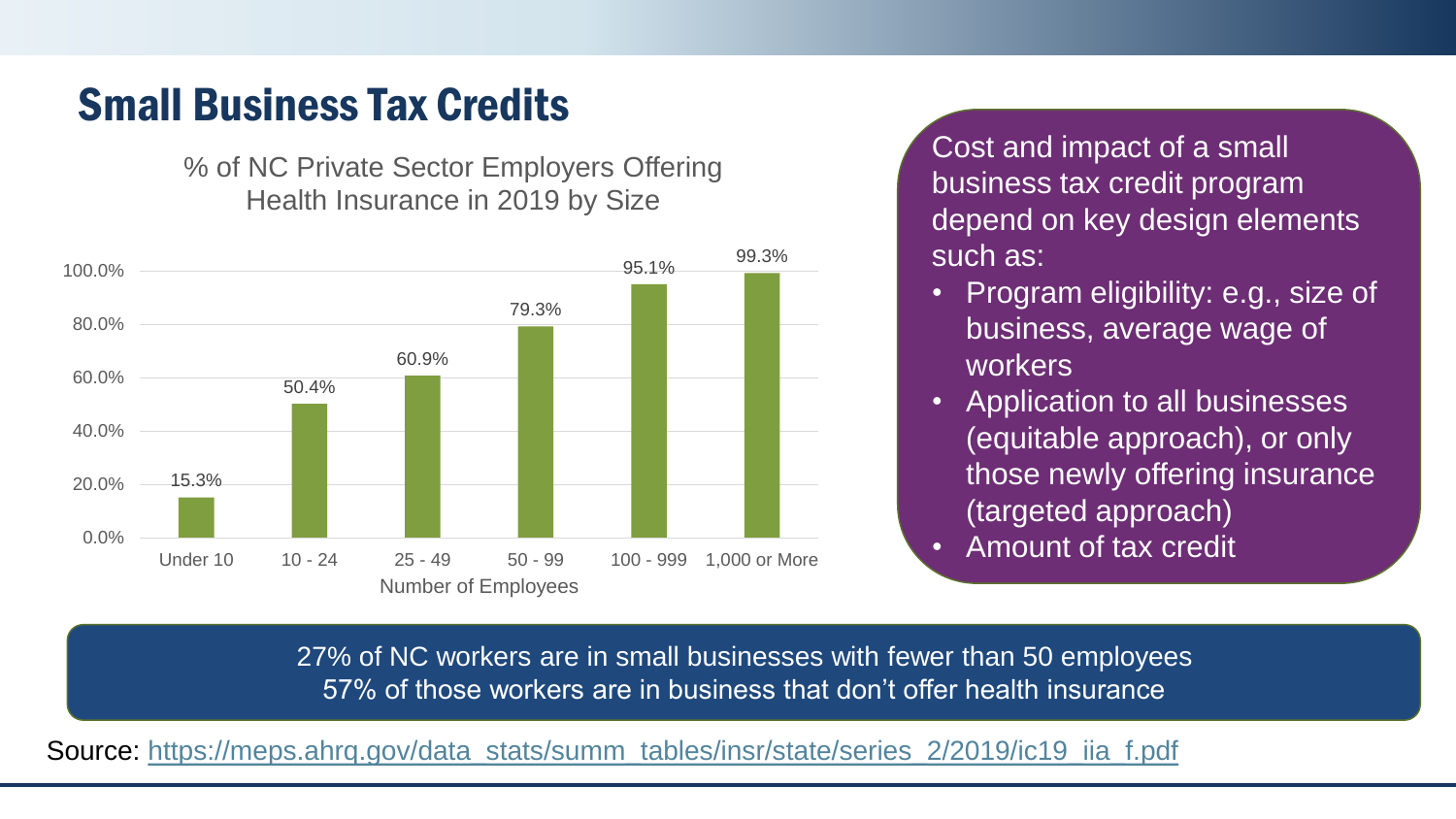# Overview of Options – Medicaid Expansion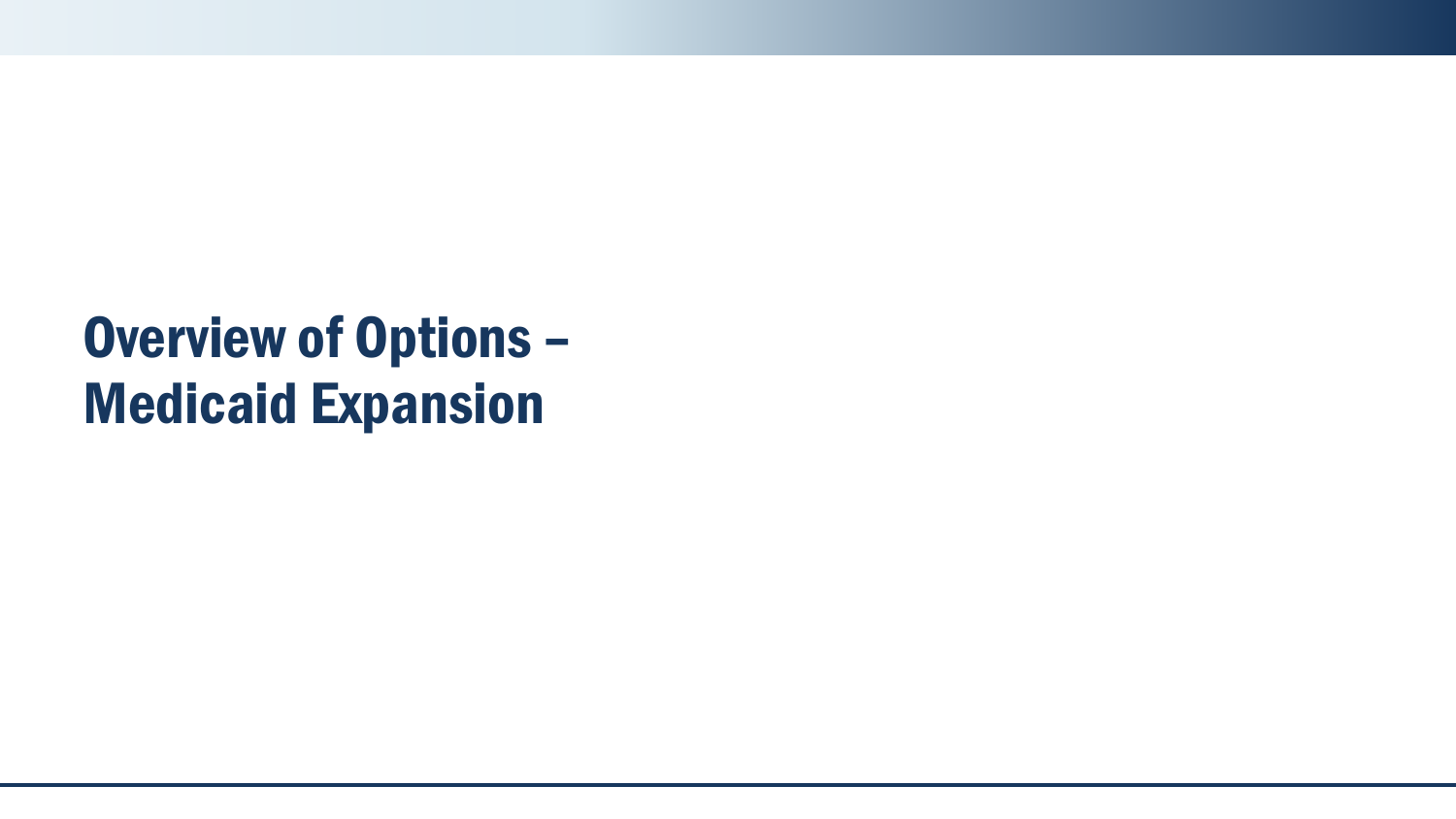#### How is NC Medicaid Financed?



- Medicaid is jointly funded by states and federal government
- Regular federal match rates vary by state based on per capita income and other factors
	- − NC's regular match rate is ~67%
- There are different match rates for certain populations such as the Children's Health Insurance Program (CHIP), and administrative and technology expenditures
- Overall, the federal government funds about 64% of NC Medicaid's program expenditures
- State appropriations cover about 25%
- The remaining 11% is financed primarily by hospital assessments, intergovernmental transfers and certified public expenditures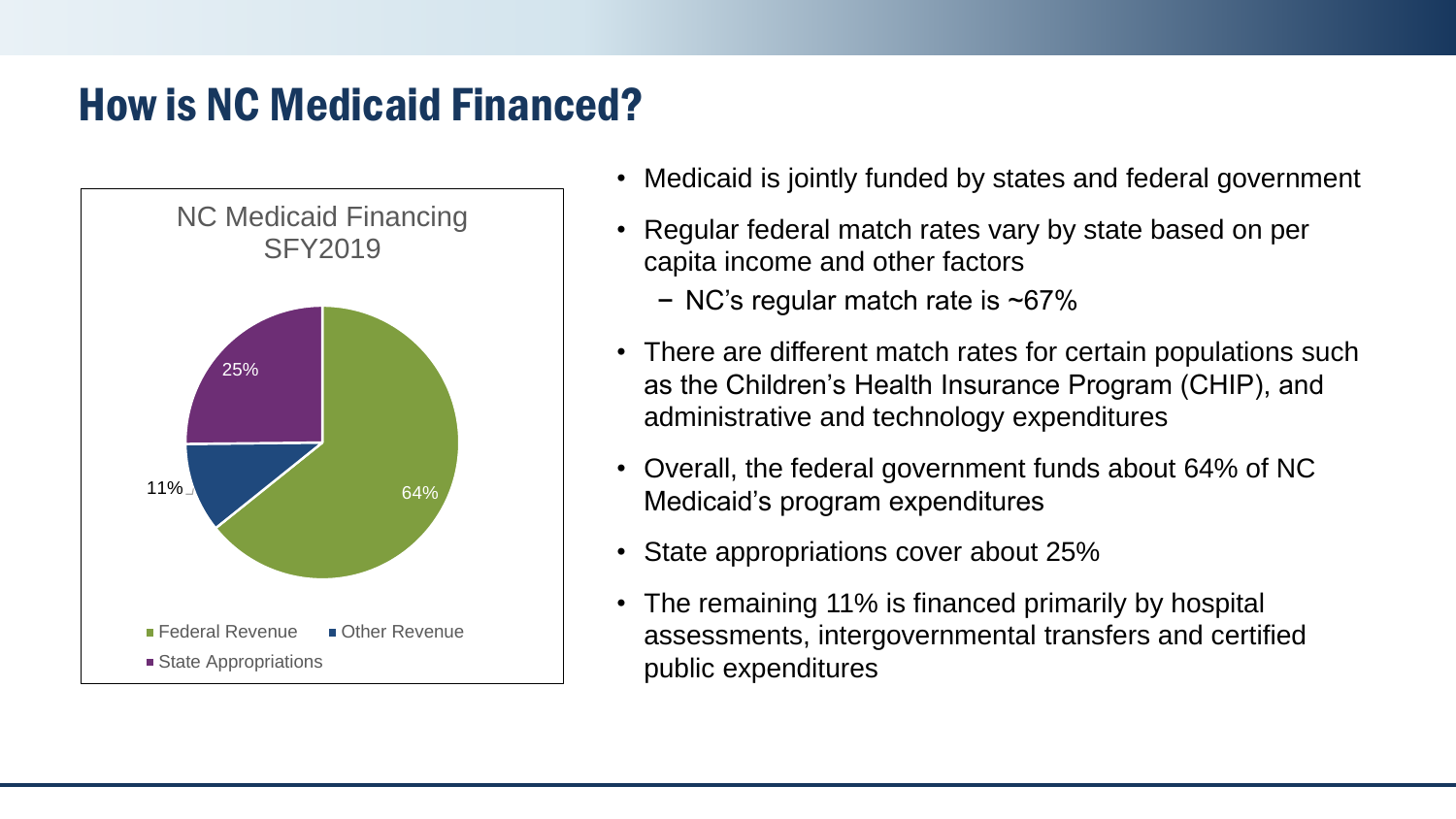### Medicaid Expansion Financial Projections

#### **Enrollment Assumptions**

- More than 600,000 North Carolina adults expected to enroll based on estimates from the Urban Institute
- Enrollment assumed to ramp up over two years
- Ramp up will depend on timing of launch, public awareness, and economic / other factors



Source: https://www.urban.org/sites/default/files/publication/98467/the implications of medicaid expansion 2001838 2.pdf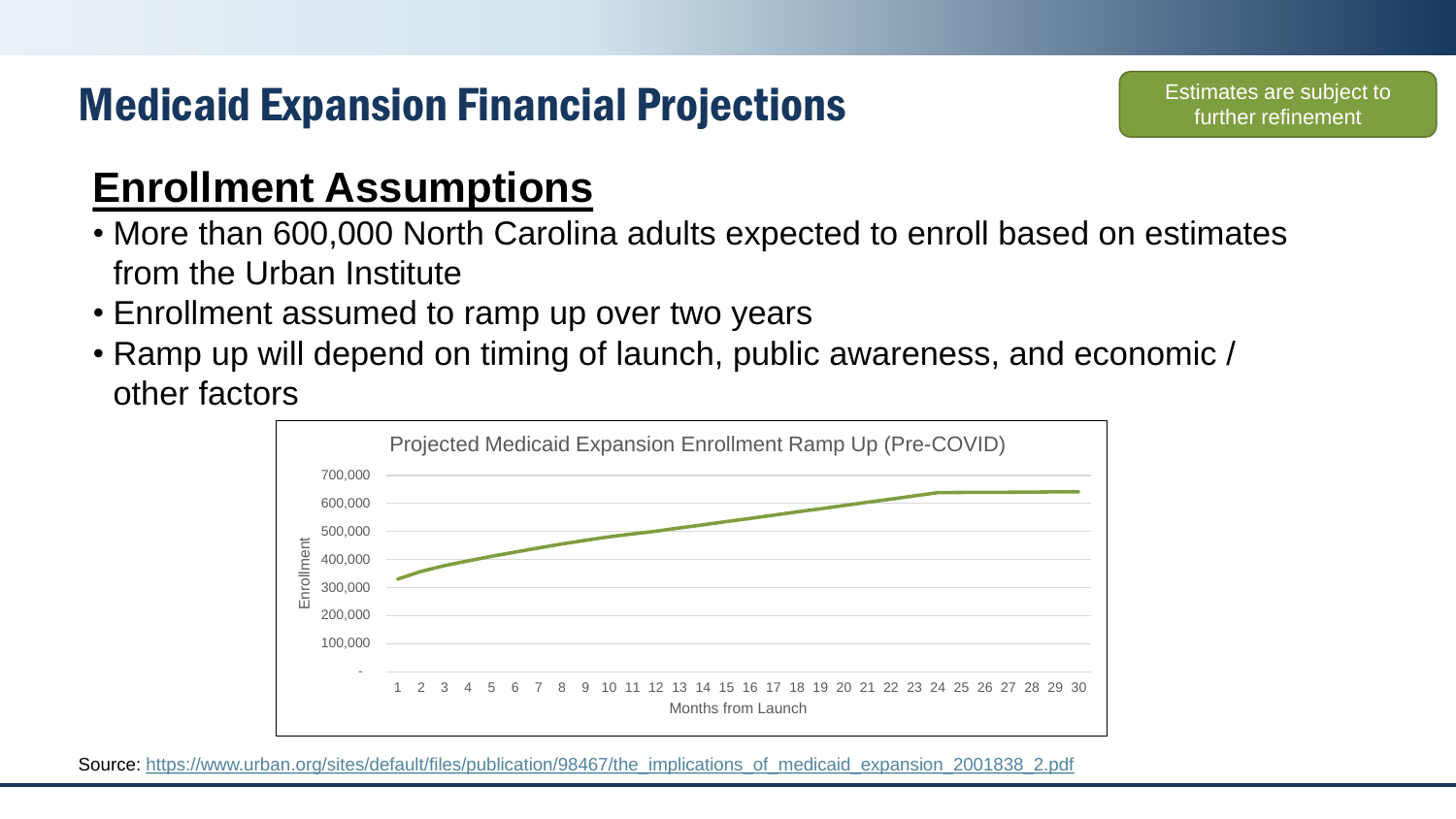### Medicaid Expansion Financial Projections

## **Per Capita Cost Assumptions**

- Driven primarily by health status of population, covered benefits and provider reimbursement levels
- DHHS projects per member per month cost of roughly **\$620** (2022 basis) assuming
	- –Same benefits, cost sharing and provider reimbursement levels as current Medicaid for adults
	- –Leverages managed care infrastructure
- Federal share (90%): **\$558** per member per month
- Non-federal share (10%): **\$62** per member per month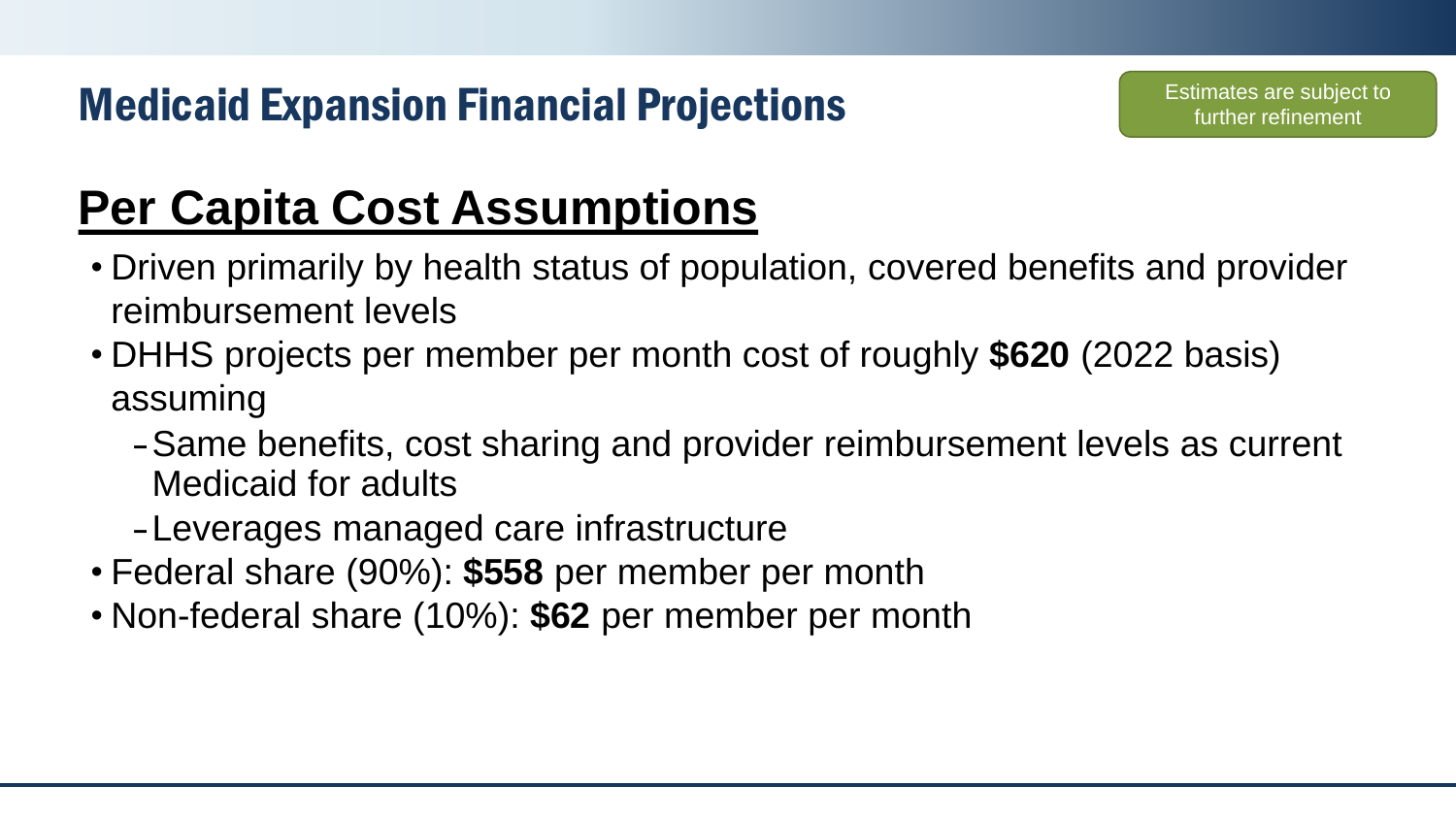### Comparison of Medicaid and Individual Market Per Capita Costs

|                                                   | <b>Marketplace Coverage for Individuals with Incomes</b><br><b>Between 100 - 138% FPL</b>                                                     | <b>Medicaid Expansion</b><br>(As Assumed in Cost Estimates)                             |
|---------------------------------------------------|-----------------------------------------------------------------------------------------------------------------------------------------------|-----------------------------------------------------------------------------------------|
| <b>Per Capita Cost</b>                            | \$675 monthly average premium per person in 2020 (includes mix<br>of adults and children) + member cost sharing of up to $$2,850$ per<br>year | \$620 per member per month (adults only, 2021 basis)<br>+ nominal member cost sharing   |
| <b>Federal Share of Per</b><br><b>Capita Cost</b> | Over \$606 monthly average tax credit per person per month<br>(lower income tiers have higher than average tax credit)                        | \$558 per member per month                                                              |
| <b>Member Premiums</b>                            | 2.0% and 3.4% of income for benchmark plan<br>$($264 - $600 / year for a single adult)$                                                       | None assumed consistent with current Medicaid<br>program; would require 1115 waiver     |
| <b>Member Cost Share</b>                          | 6% of health care service costs on average (estimated to be \$440<br>/ year); capped at $$2,850$                                              | Adults pay nominal copayments for certain services;<br>capped at 5% of household income |
| <b>Provider</b><br><b>Reimbursement</b>           | Similar to other private plans                                                                                                                | Generally less than private plans                                                       |
| <b>Plan Admin Costs</b>                           | Up to 20% of total premium per federal statute                                                                                                | Up to 12% of total PHP premium per state statute                                        |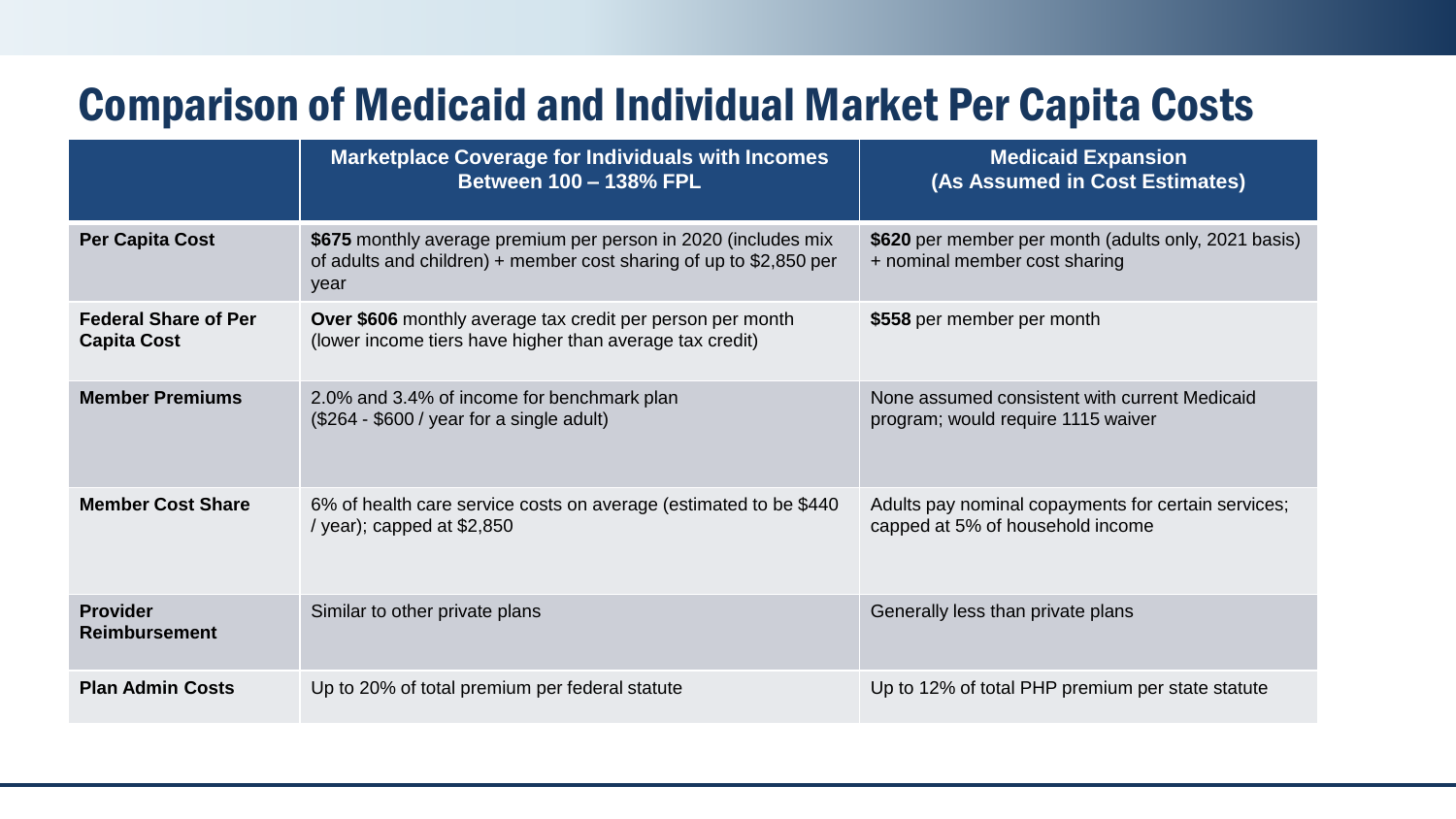### Medicaid Expansion Financial Projections (Gross)

- Total projected costs ramp up with enrollment over initial three years
- Ongoing costs track with medical trends and population changes
- Total projected cost of **\$5.1B** in year 3
	- **\$4.6B** federal share
	- **\$500M** non-federal share
- Net increase in federal expenditures will be less than \$4.6B due to elimination of Marketplace subsidies for individuals with incomes between 100 – 138% FPL who to Medicaid
- Potential welcome mat effect not included



\*Estimates above are on an incurred basis; estimates on a cash basis will differ due to lag in rebates and other factors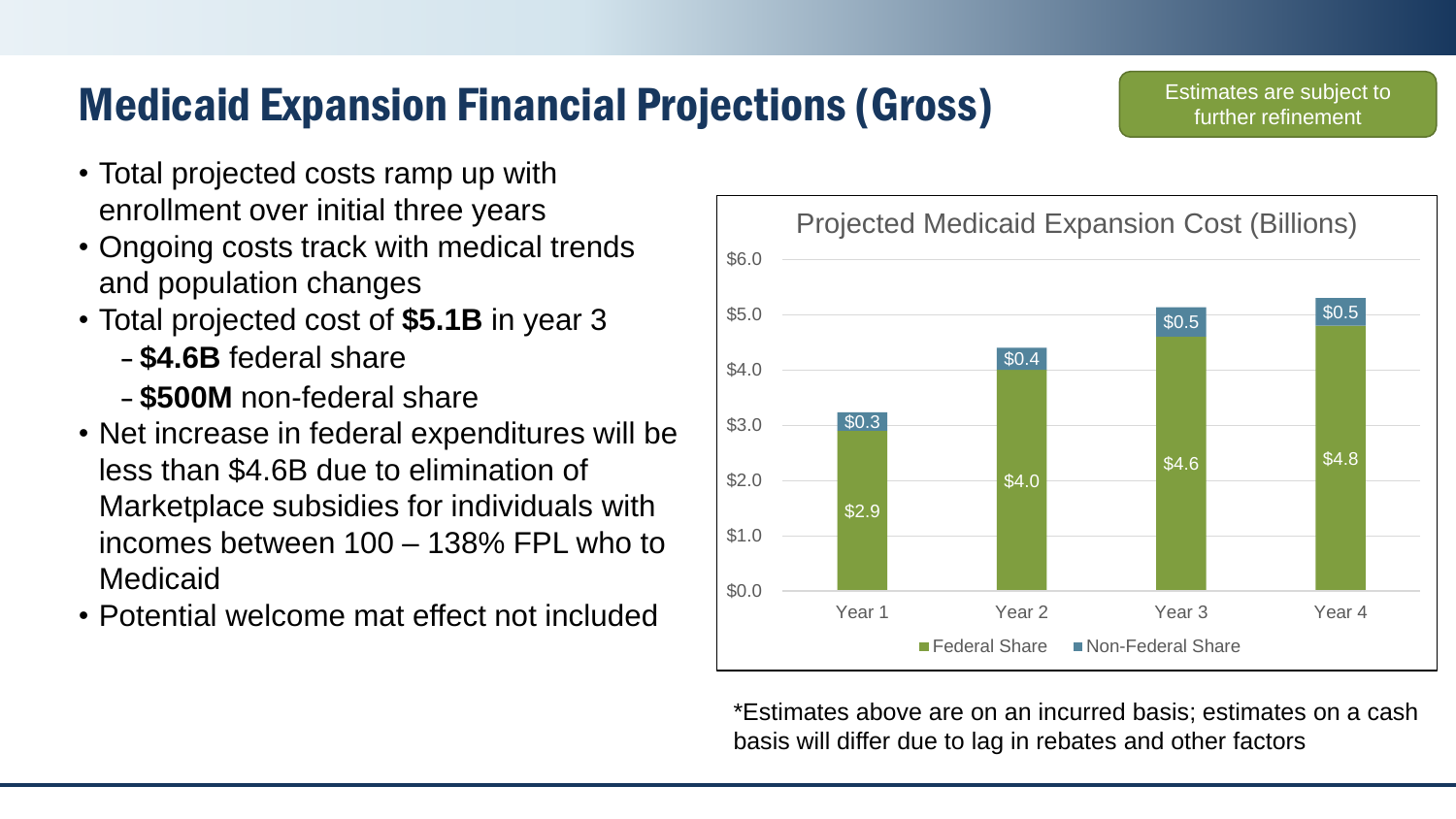#### Medicaid Expansion – Options for Financing 10% Non-Federal Share

| <b>Premium Tax</b><br><b>Collections</b>               | • Current 1.9% premium tax on commercial<br>insurance will apply to Medicaid PHPs |
|--------------------------------------------------------|-----------------------------------------------------------------------------------|
|                                                        |                                                                                   |
| <b>Hospital Assessments</b>                            | • Used in current NC Medicaid where<br>hospitals contribute ~8% of program costs  |
|                                                        |                                                                                   |
| <b>Assessments on Other</b><br><b>Provider Classes</b> | • Not used today (except for nursing homes)<br>• May be complex to implement      |
|                                                        |                                                                                   |
| <b>State Offsets</b>                                   | • Expansion generates savings and offsets in<br>current programs                  |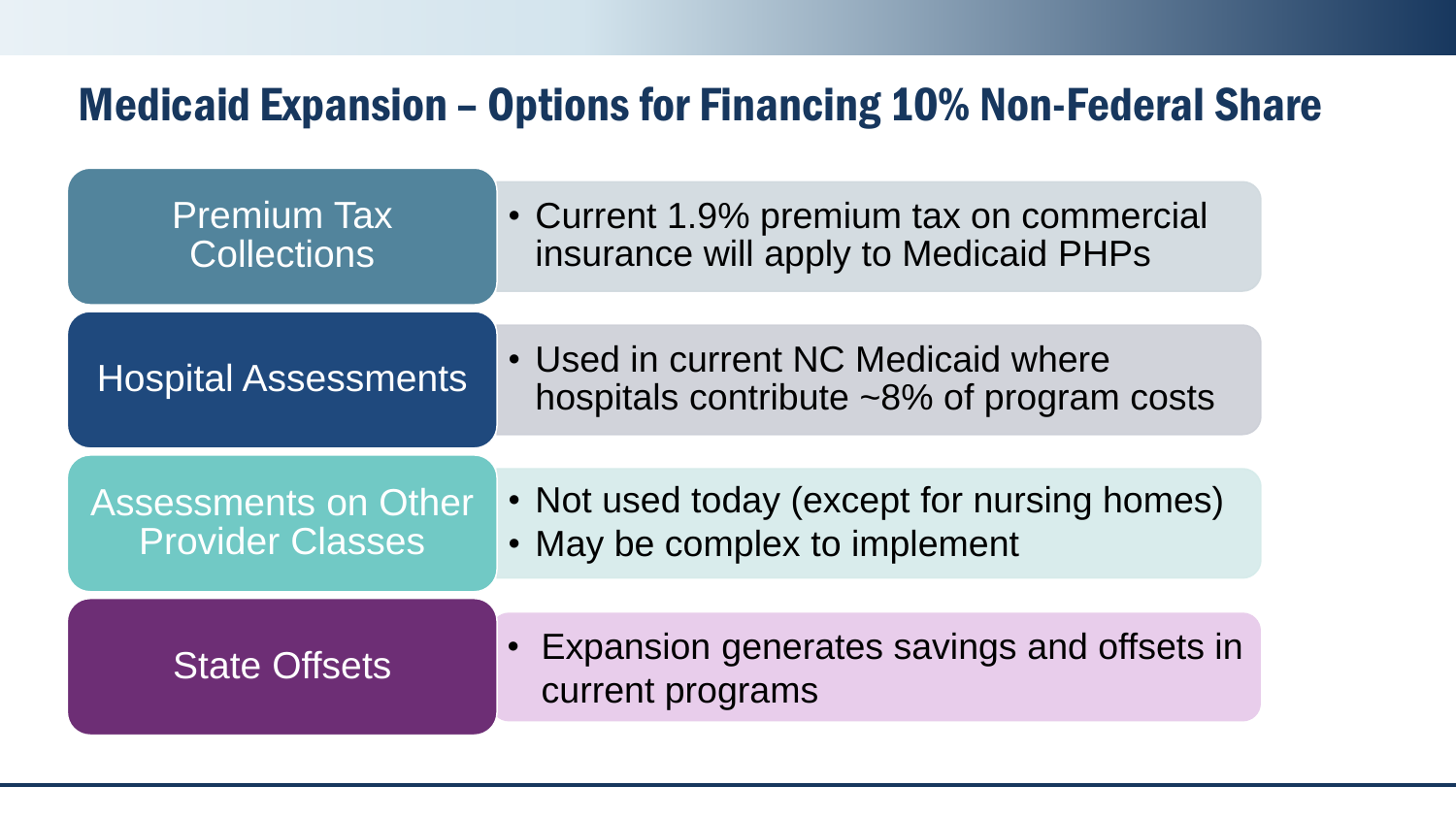#### Other State Medicaid Expansion Financing – Assessments and Fees

| <b>State</b>    | <b>Type of Assessment</b>             | <b>Projected Annual Revenues</b><br>(\$ millions) | Projected revenue as a % of<br>expected expansion costs |
|-----------------|---------------------------------------|---------------------------------------------------|---------------------------------------------------------|
| <b>Arkansas</b> | Premium tax                           | \$27                                              | 13%                                                     |
| Arizona         | Hospital fee                          | \$37                                              | 88%                                                     |
| Colorado        | Hospital fee                          | \$168                                             | 100%                                                    |
| Indiana         | Hospital fee, cigarette tax           |                                                   | 100%                                                    |
| Louisiana       | <b>HMO assessment</b>                 |                                                   | 100%                                                    |
| Michigan        | Insurance provider assessment         | \$171                                             | 38%                                                     |
| Montana         | Hospital assessment                   | \$15                                              | 22%                                                     |
| New Hampshire   | Insurance premium tax, liquor profits |                                                   | 100%                                                    |
| Ohio            | <b>MCO</b> assessment                 | \$248                                             | 46%                                                     |
| Virginia        | Provider assessment                   | \$406                                             | 100%                                                    |

Source:<https://www.commonwealthfund.org/publications/issue-briefs/2020/may/impact-medicaid-expansion-states-budgets>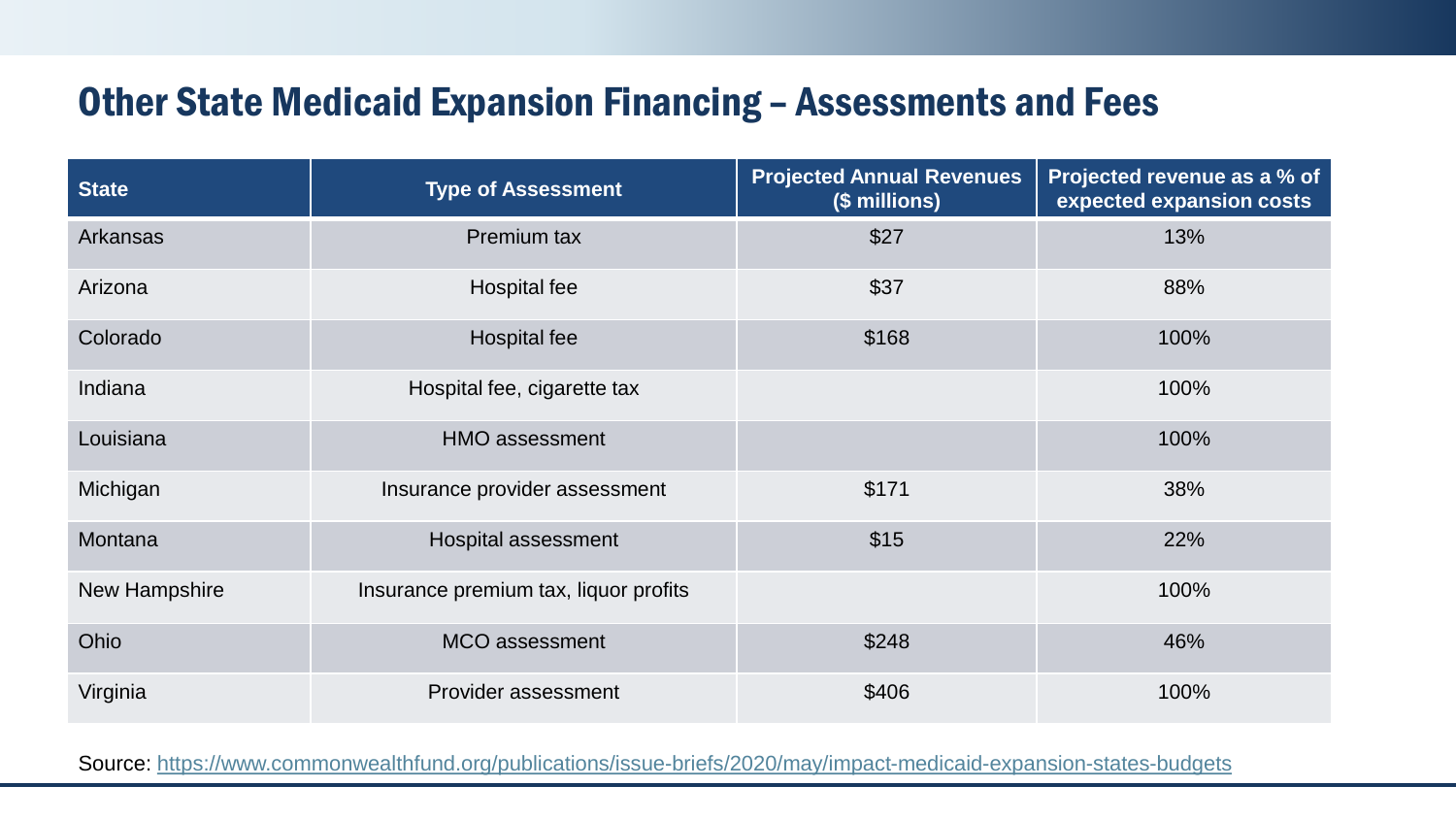#### Medicaid Expansion State Offsets

#### **State-Funded Mental Health**



**Up to \$56M** per year in state-funded mental health and substance use services, including those at state facilities, could be covered under Medicaid expansion (with full take-up); some mental health investments would be retained in order to draw down federal mental health block grant funds

#### **Current Medicaid Program**



**\$20M** per year for populations whose eligibility may change from current limited-benefit category at 67% match rate to expansion adult group (pregnant women, breast & cervical cancer, medically needy)

#### **Premium Tax Revenue**

**~\$70M** net increase after accounting for shift of some individuals from Marketplace coverage to Medicaid (14 – 19% of non-federal share)

**\$70M**

Estimates are subject to further refinement

### **Department of Public Safety \$20M \$10M**



Note: Offsets above represent ultimate impact estimates and ramp up with expansion enrollment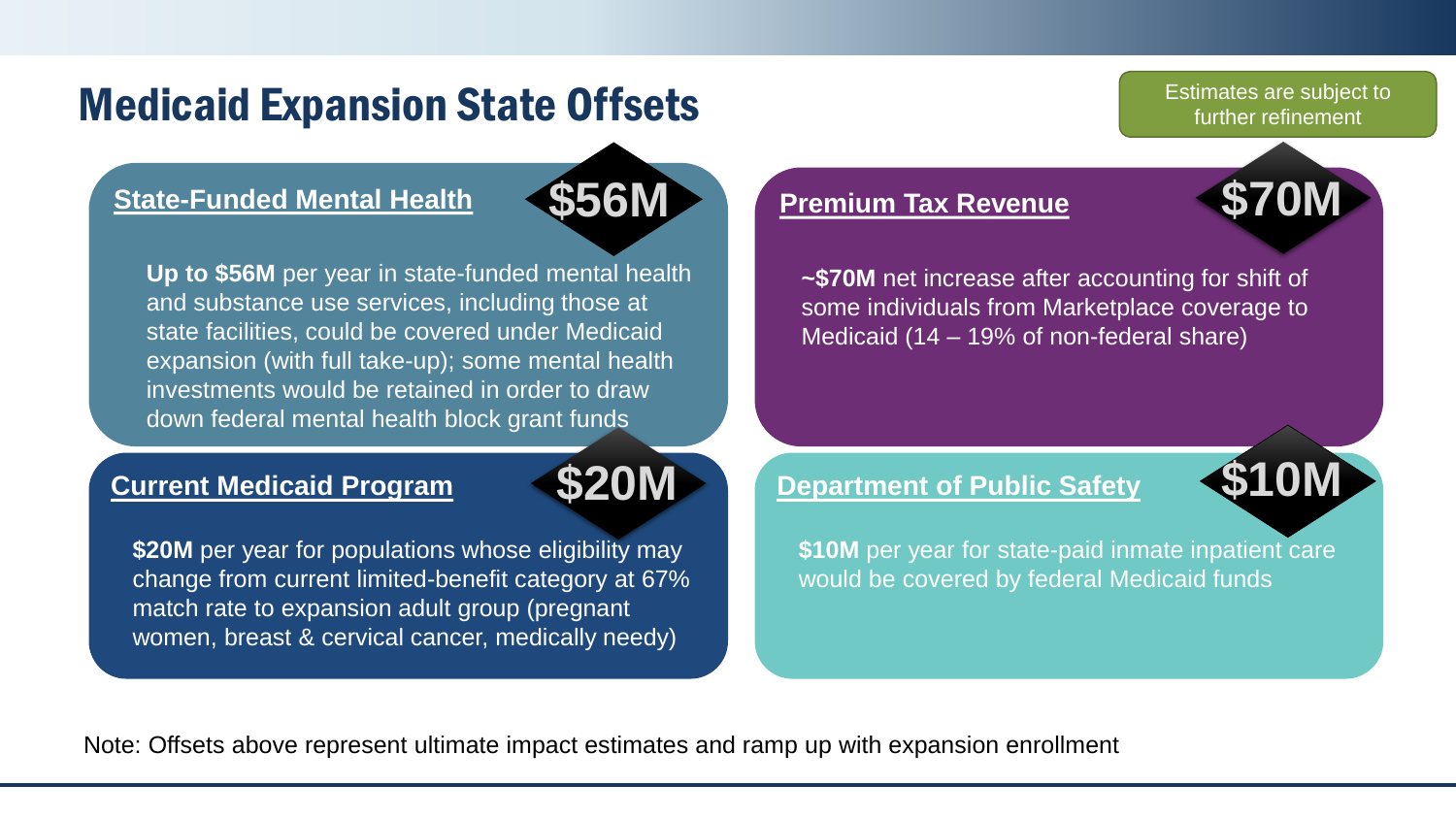# Overview of Options – Targeted Medicaid Initiatives / Partial Expansion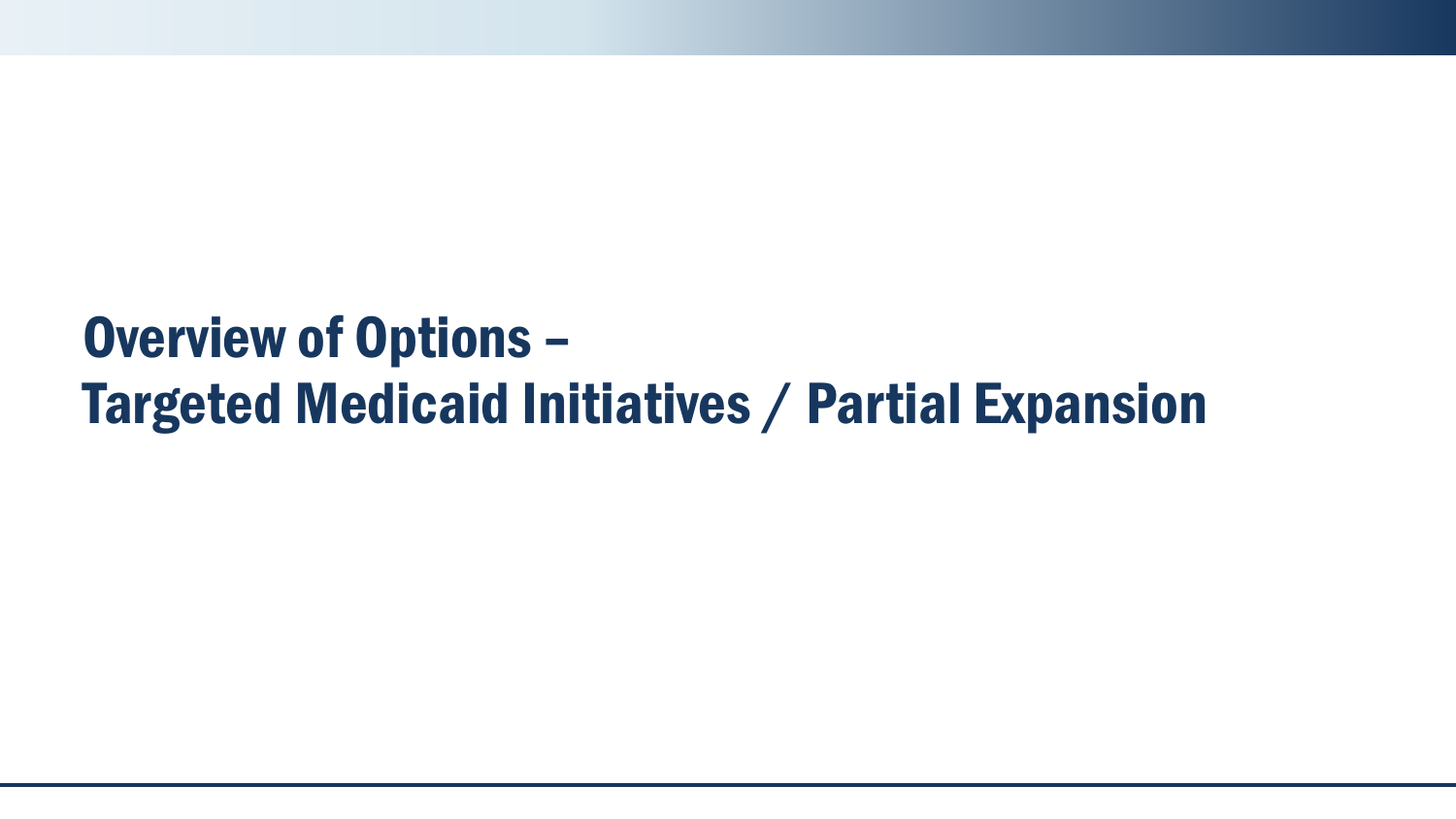#### Projected Costs for Targeted Medicaid Coverage Initiatives

#### Partial Medicaid Expansion (Up to 100% FPL)

Federal match rate **67%**

Targeted to adults with incomes under the poverty level; estimated to cover over 300,000 adults by Year 3

#### Parents of Children in Foster Care

Federal match rate **67%**



 $\bf D$ 

Medicaid coverage is terminated for an estimated 3,000 – 5,000 parents each year when their children enter foster care

Estimated cost for partial expansion in Year 3 after enrollment ramp up: **\$2.7B** estimated total cost; **\$900M** non-federal share

 $\bigcap$ 

Estimated cost for continuing coverage for parents when their children are in foster care (assuming 4,000 parents): **~\$50M** /year total;

**\$16M** non-federal share

#### Coverage 12 Months **Postpartum**



Federal match rate **67%**



 $\bigcap_{i=1}^{\infty}$ 

Annually, Medicaid coverage is terminated 60 days after birth for 27,000 women and an additional ~8,500 lose coverage less than a year after birth due to income increases over limit of 42% FPL

Estimated cost for extending coverage 12 months after birth: **~\$206M** / year total; **\$67M** non-federal share

> Estimates are subject to further refinement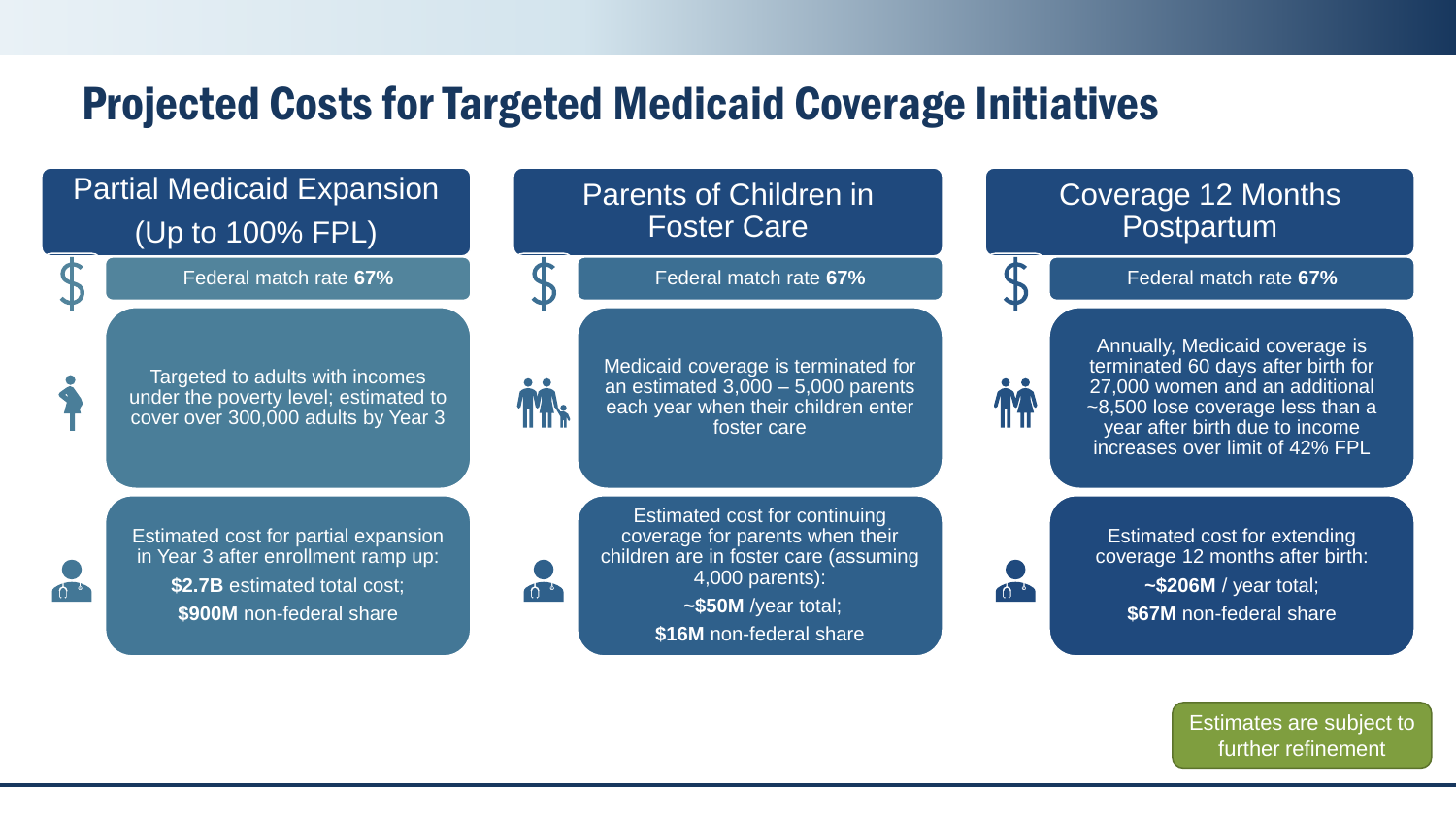# Summary of Options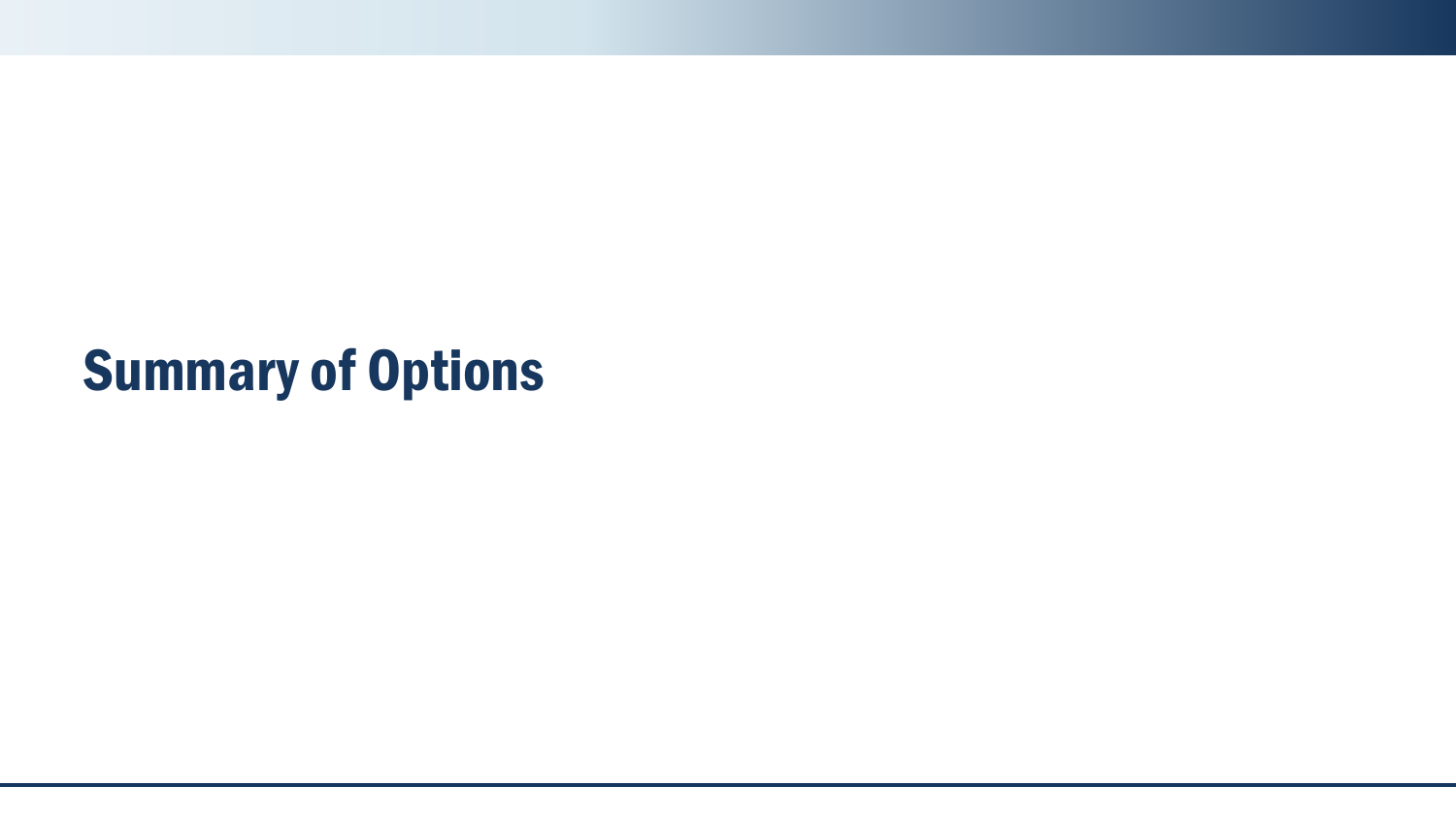|                                                                                        | <b>Summary of Options under Consideration</b>                                                  |                                                                                  |                                                                                       |                                             | Estimates are subject to<br>further refinement                   |
|----------------------------------------------------------------------------------------|------------------------------------------------------------------------------------------------|----------------------------------------------------------------------------------|---------------------------------------------------------------------------------------|---------------------------------------------|------------------------------------------------------------------|
| <b>Policy Options</b><br>(not mutually<br>exclusive)                                   | <b>Target Population</b>                                                                       | <b>Impact on Affordability</b><br>of Private Coverage                            | <b>Federal Share of</b><br><b>Costs</b>                                               | <b>Non-Federal</b><br><b>Share of Costs</b> | <b>Option to</b><br><b>Finance without</b><br><b>State Funds</b> |
| <b>Individual Market</b><br><b>Reinsurance Program</b>                                 | Higher income purchasing<br>individual coverage<br>(above 400% FPL)                            | Reduced premiums for<br>higher income populations                                | Savings from reduced<br>premium tax credits                                           | \$163M for 20%<br>premium reduction         | Possibly                                                         |
| <b>Association Health</b><br><b>Plans</b>                                              | Small businesses and their<br>employees                                                        | Likely mixed                                                                     | N/A                                                                                   | N/A                                         | N/A                                                              |
| <b>Small Business Tax</b><br><b>Credit</b>                                             | Small businesses and their<br>employees                                                        | Businesses/employees<br>eligible for subsidy would<br>have reduced premiums      | N/A                                                                                   | Amount would<br>depend on program<br>design | Unlikely                                                         |
| <b>Full Medicaid</b><br><b>Expansion</b>                                               | Over 600,000 low-income adults<br>(under 138% FPL)                                             | Other states have seen<br>private premium reductions<br>after Medicaid expansion | \$4.8B<br>(90% of total); partly<br>offset by reduction in<br>Marketplace tax credits | \$500M<br>$(10\% \text{ of total})$         | Yes                                                              |
| <b>Partial Medicaid</b><br><b>Expansion</b>                                            | Over 300,000 low-income adults<br>(under 100% FPL)                                             | Unknown                                                                          | \$1.8B<br>(67% of total)                                                              | \$900M<br>(33% of total)                    | Unlikely                                                         |
| <b>Medicaid Extension for</b><br><b>Pregnant Women 12</b><br><b>Months Post-Partum</b> | 35,000 women losing coverage<br>within 12 months after birth<br>(under 196% FPL)               | N/A                                                                              | \$149M<br>(67% of total)                                                              | \$67M<br>(33% of total)                     | <b>Unlikely</b>                                                  |
| <b>Medicaid Coverage for</b><br><b>Parents of Children in</b><br><b>Foster Care</b>    | 3,000-5,000 parents losing<br>coverage while children are in<br>foster care<br>(under 42% FPL) | N/A                                                                              | \$34M<br>(67% of total)                                                               | \$16M<br>(33% of total)                     | Unlikely                                                         |

the contract of the contract of the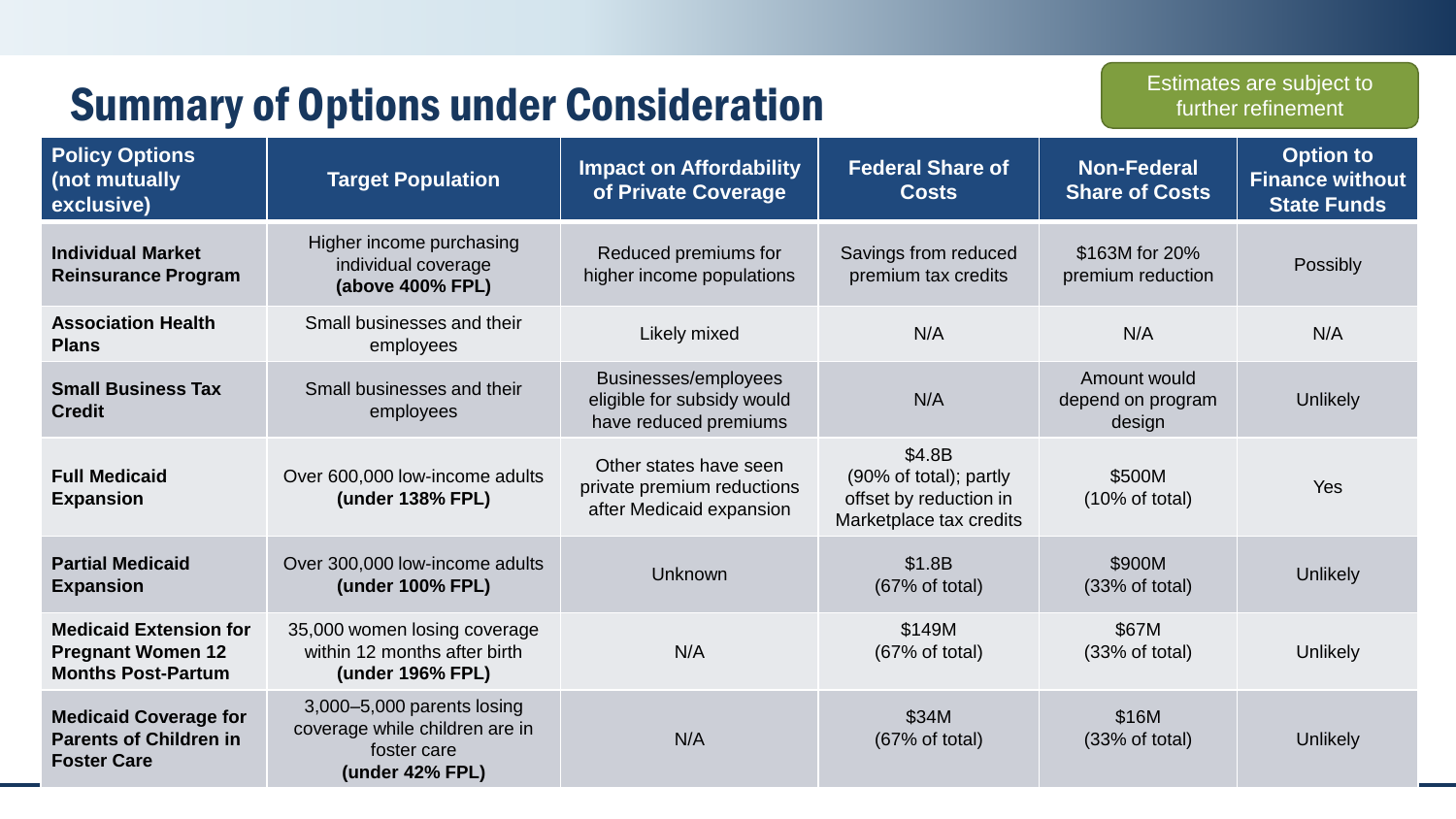# Questions?

# Contact: Julia.Lerche@dhhs.nc.gov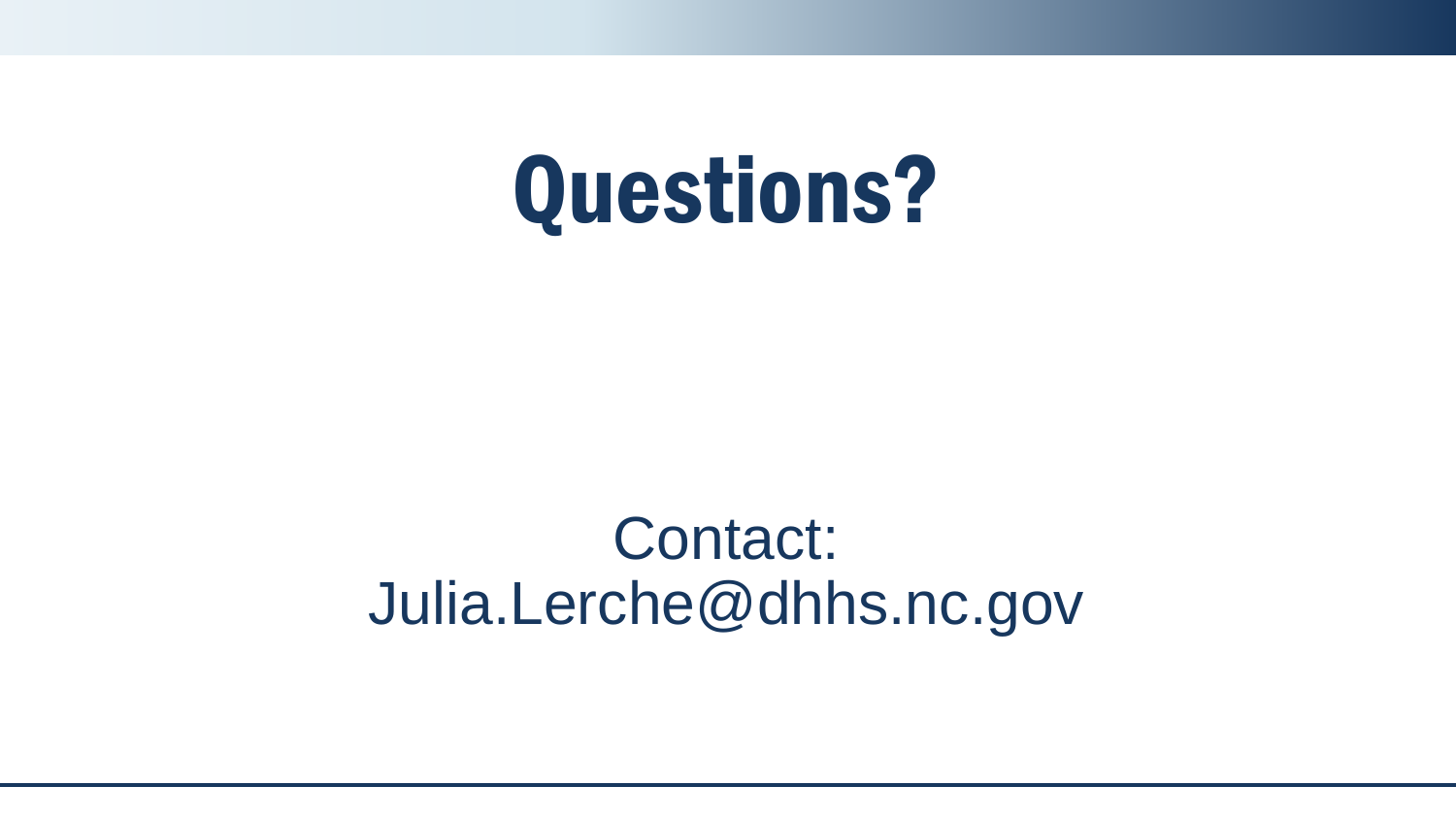# **Survey Results**

| Increased coverage and access<br>for:<br>• Children, mothers, and<br>pregnant women                                                                                                                            | <b>Reducing</b><br>disparities in<br>coverage | Closing the<br>coverage gap                                                        | Medicaid<br>expansion                                          | <b>State Innovation</b><br><b>Waivers</b> |
|----------------------------------------------------------------------------------------------------------------------------------------------------------------------------------------------------------------|-----------------------------------------------|------------------------------------------------------------------------------------|----------------------------------------------------------------|-------------------------------------------|
| • Parents of foster children<br>• Rural areas<br>• Substance use disorder and<br>mental health services<br>• The uninsured and underinsured<br>• Veterans ineligible for VA<br>benefits<br>• Essential workers | Association<br><b>Health Plans</b>            | Provider solvency/<br>stability (hospitals,<br>primary care,<br>behavioral health) | Support for<br>safety net<br>providers                         | Access to quality<br>care                 |
|                                                                                                                                                                                                                | <b>Telehealth</b><br>access and<br>coverage   | Assistance/ tax<br>credits for small<br>businesses to<br>provide coverage          | State subsidies<br>for purchasing<br>exchange plan<br>coverage |                                           |

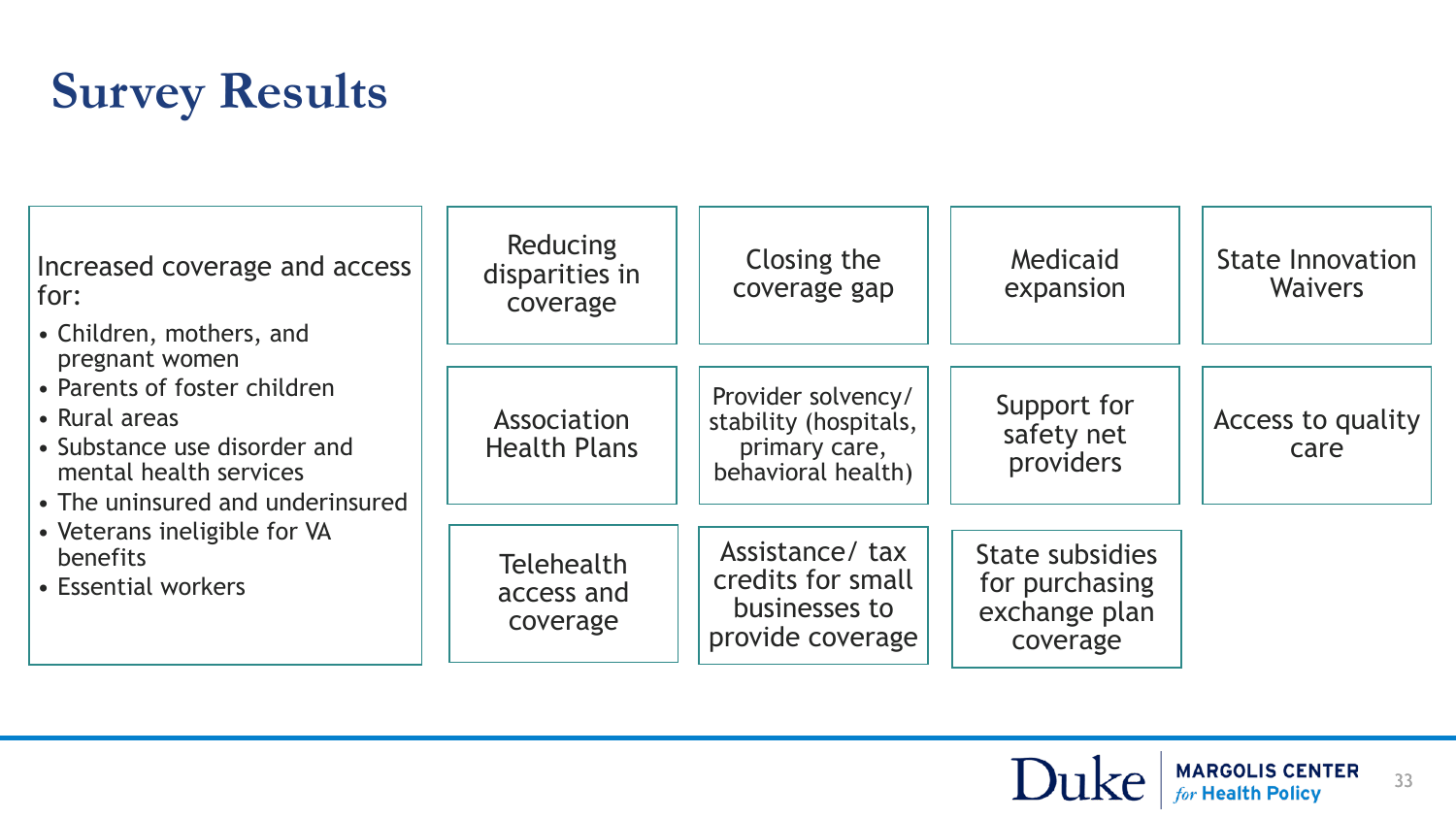### **Draft Guiding Principles for Consideration and Discussion**

# **Access to coverage**

- •Increase health care coverage for North Carolinians without access to affordable comprehensive health insurance.
- •A solution for North Carolina may include a combination of multiple coverage options. Approaches considered by the Council include: Medicaid expansion, reinsurance, association health plans, extending coverage for pregnant women, promoting enrollment in bronze plans, and tax credits for employers.

# **Affordability of coverage**

• To ensure access to coverage, newly available health coverage must be affordable for all eligible individuals.

# **Health system sustainability**

• The health care system should be fiscally sustainable for consumers, providers, hospitals, safety net organizations, and the state.

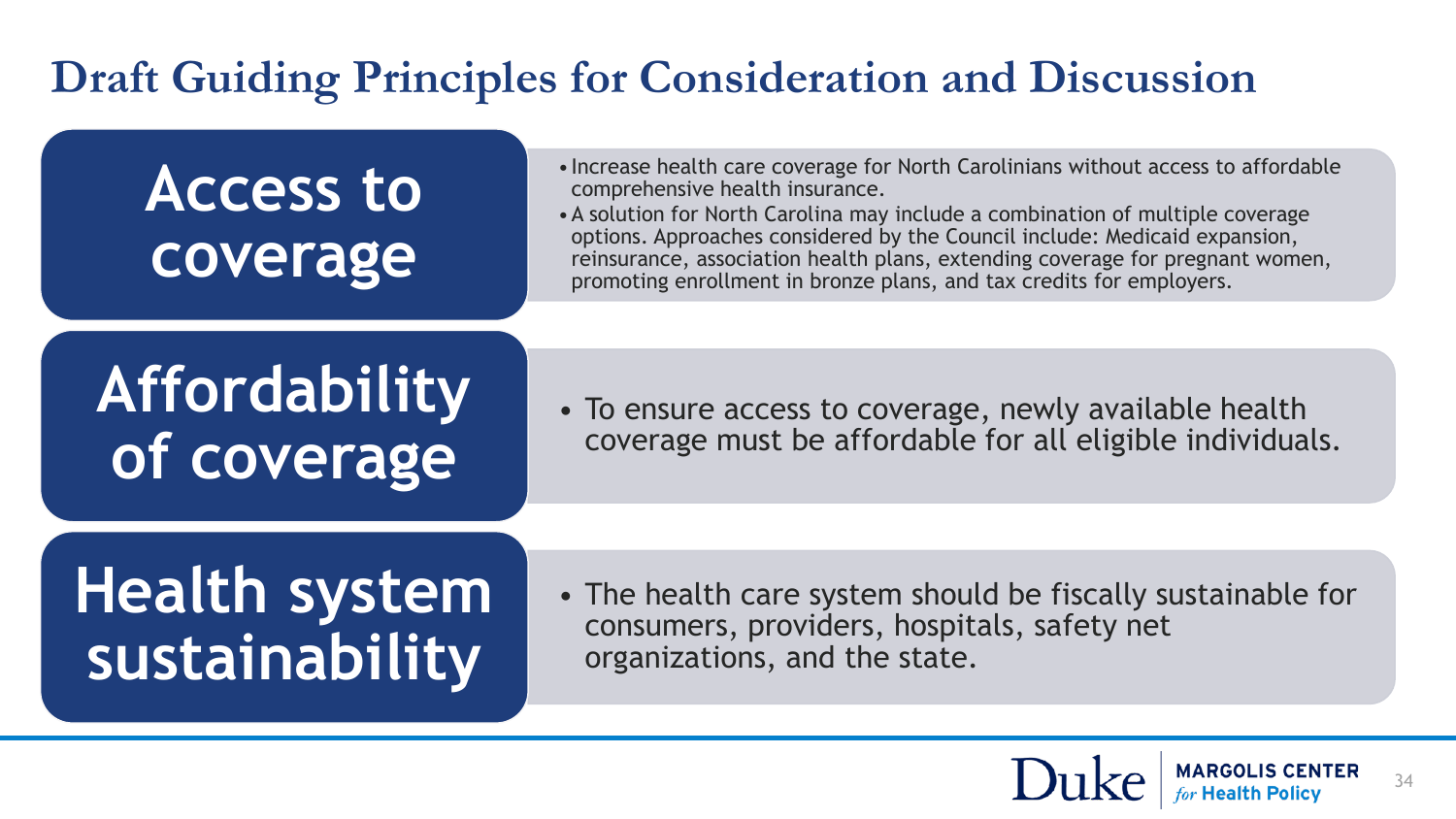### **Draft Guiding Principles for Consideration and Discussion**

| <b>Efficient use of tax</b> |
|-----------------------------|
| payer dollars               |

• Any solution implemented should prioritize the efficient use of payer funds.

#### **Supporting the business community**

• Health care coverage options should support small businesses who struggle to provide affordable health insurance to their employees and have been negatively impacted by COVID-19.

**Expanding access to and coverage of behavioral health services**

• North Carolina residents need improved access to mental health and substance use disorder treatment. Such access requires insurance parity for and increased coverage of certain behavioral health services.

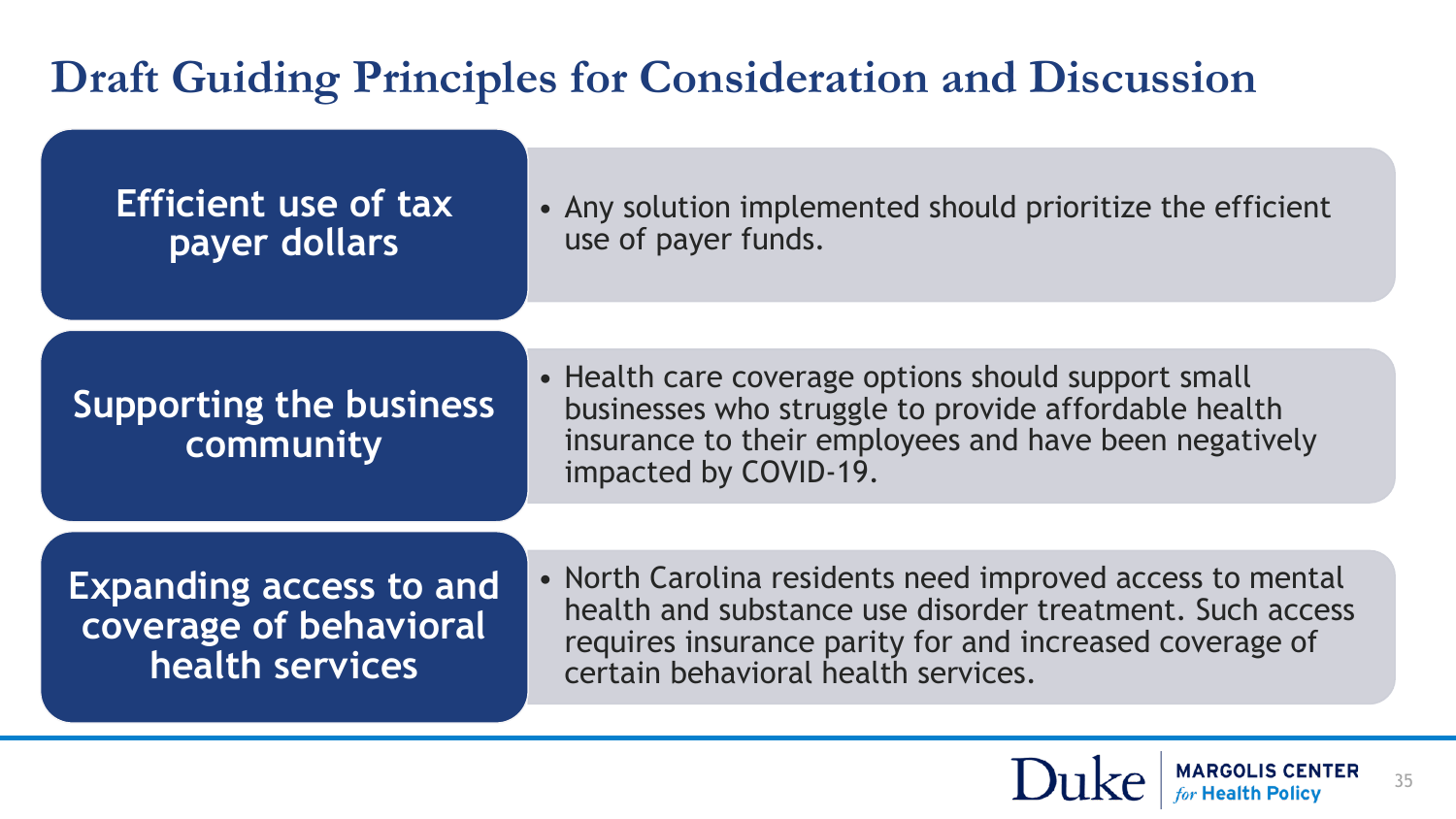#### **Draft Guiding Principles for Consideration and Discussion, Contd.**

### **Strengthening our rural communities**

• In considering how to improve coverage and the health care system in North Carolina, specific considerations must be provided to rural areas of the state to ensure any reforms considered would help to improve coverage of residents and sustainability of providers in those areas.

### **Reducing disparities**

• Solutions to increase health care coverage should prioritize reducing disparities in by geography and by race and ethnicity.

### **Additional considerations for access**

•In addition to health care coverage, the Council identified the following additional areas of the health care system that may be prioritized for reform. Increasing access to quality health care services:

oTelehealth

oNetwork adequacy

- oProvider incentive programs/ loan repayment programs
- oPreventive services (including vision and dental)

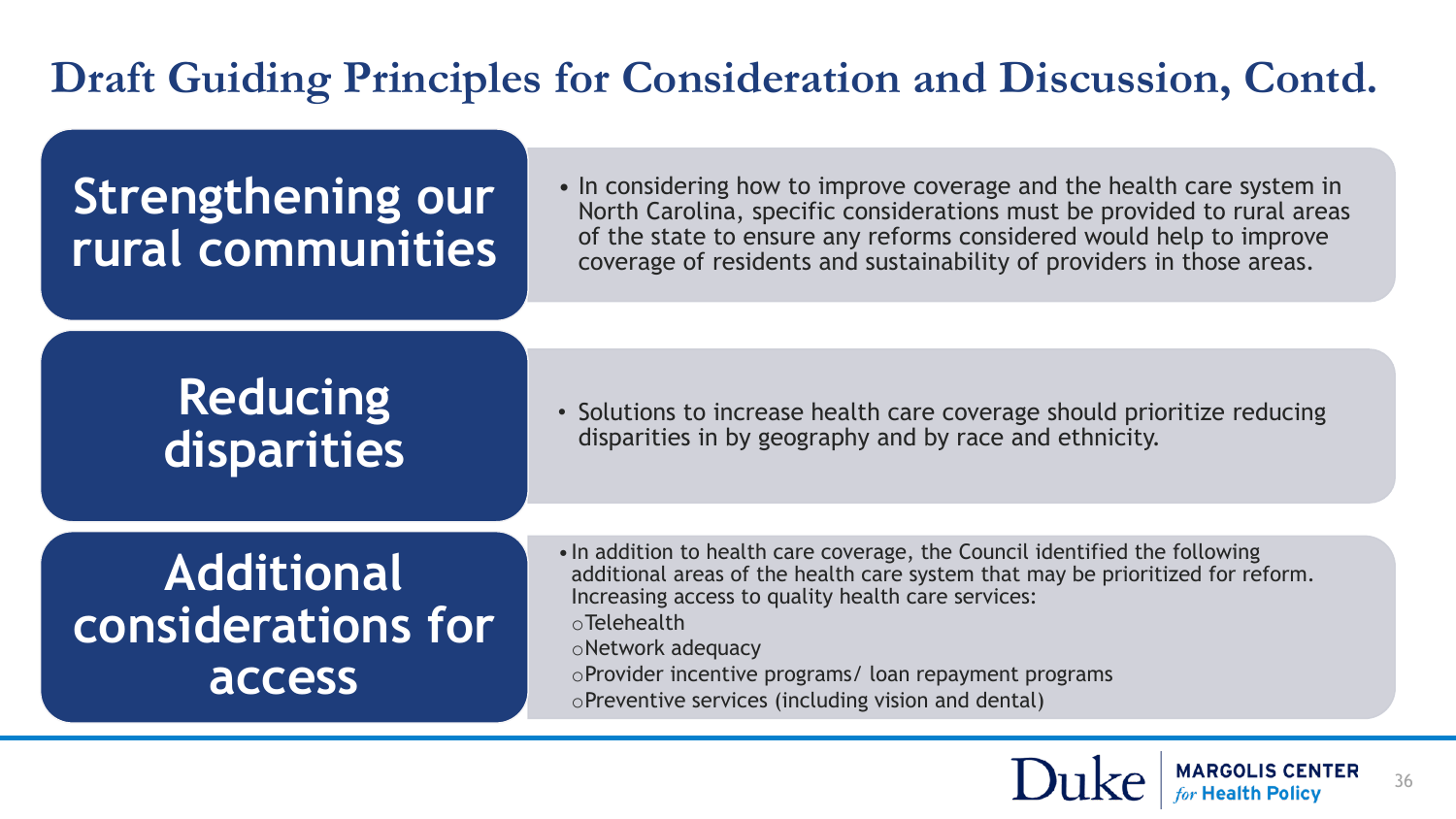# **Small Group Breakout Conversations**

30 minutes

Please chat Luke Durocher in zoom or send an email to

[luke.durocher@duke.edu](mailto:luke.durocher@duke.edu) with any

technical issues

- Council members will automatically be entered into break out rooms for small group discussion
- Duke-Margolis staff will be present to facilitate the conversation, take notes, and keep time
- One member of each group will be asked to report out on the conversation to the group when we return

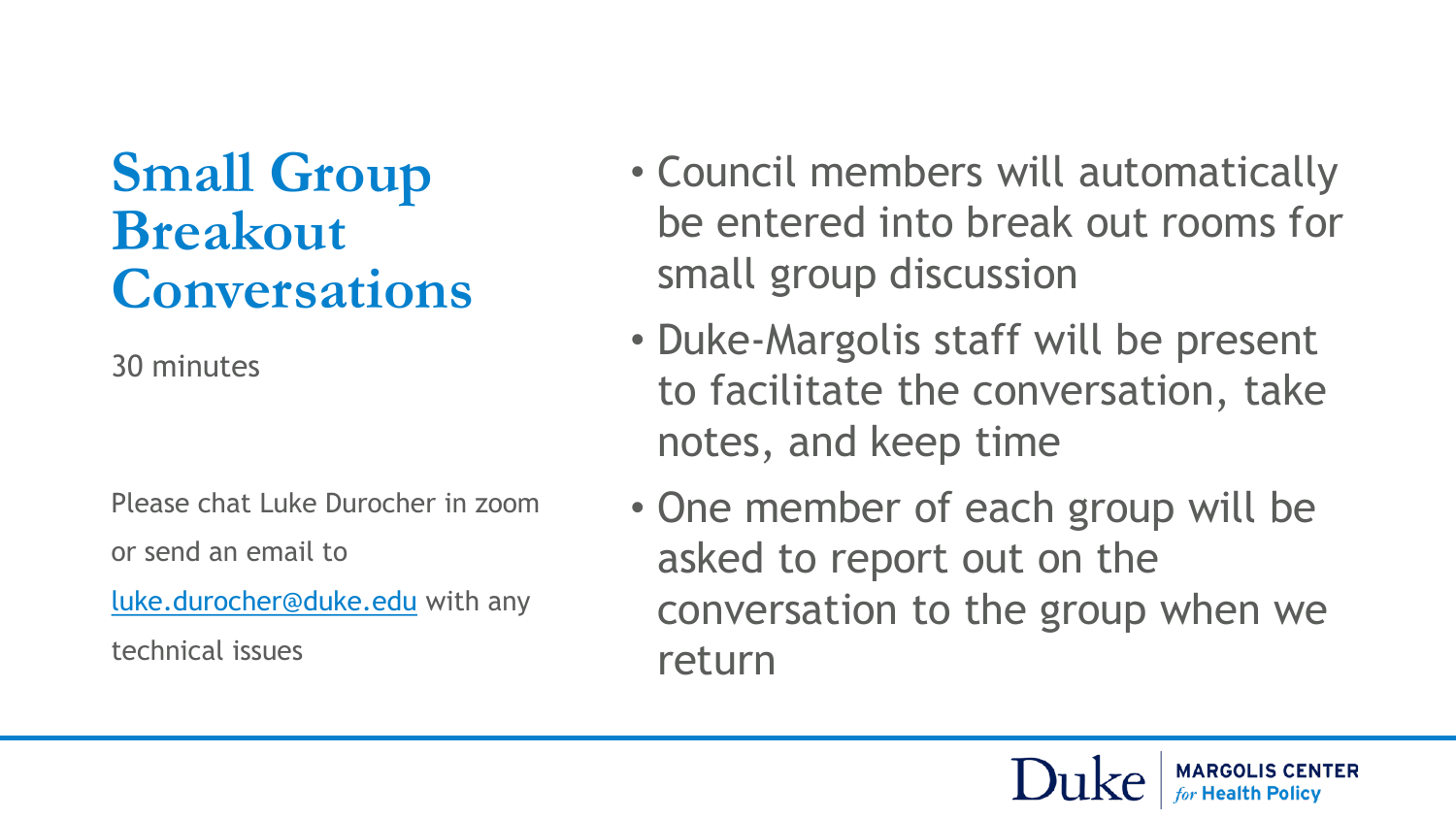# **Small Group Discussion Questions**

- What were your first reactions to the draft principles?
- Are there important items that we have discussed during the council that are missing?
- Are there principles listed here that should be prioritized?
- Are there items listed that should be removed/ you do not think represent the conversations we've had?